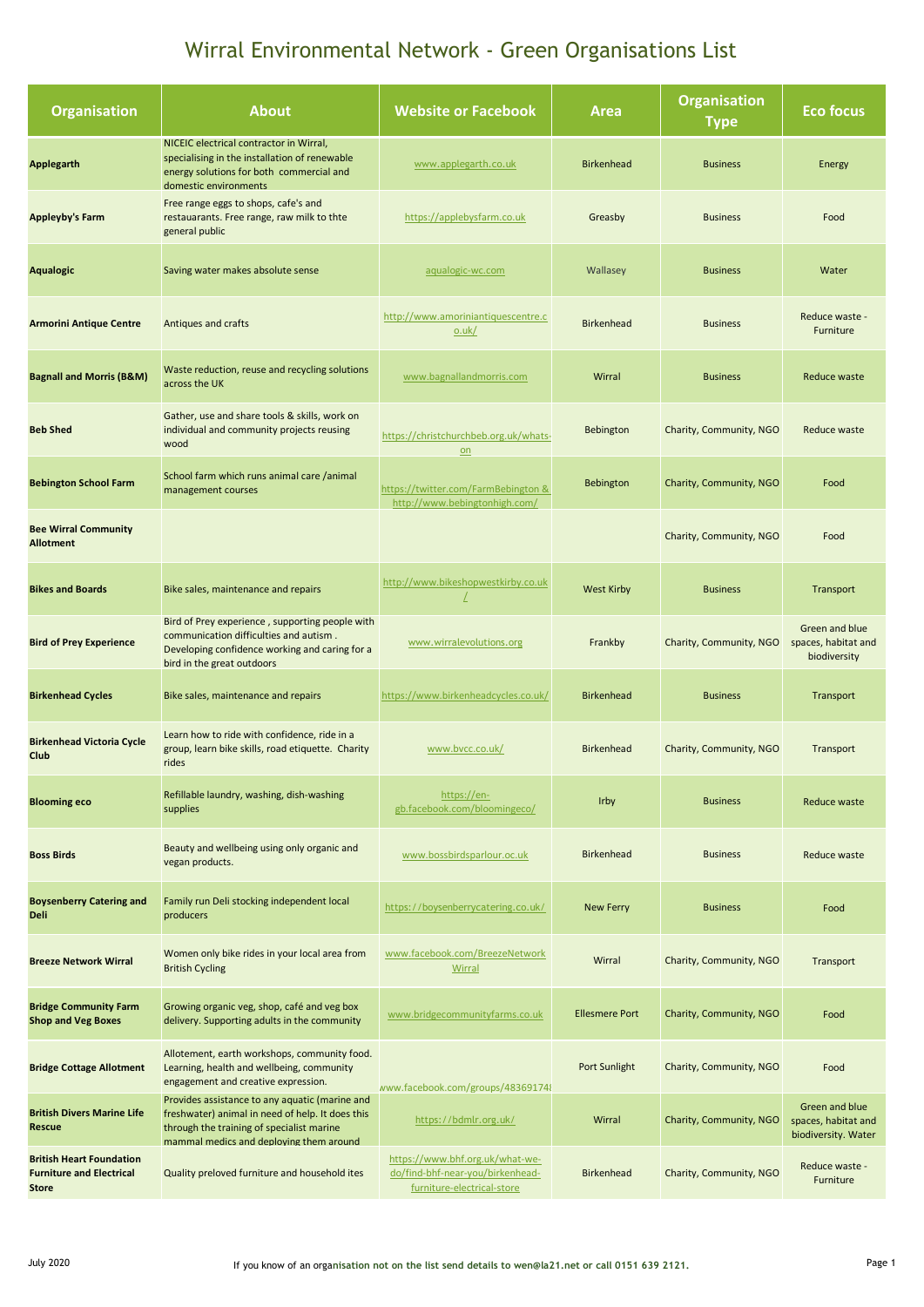| <b>Brooklet Farm</b>                                                          | Dairy Farm and Livery                                                                                                                                                                              | https://www.brookletlivery.co.uk/                                                        | <b>Brimstage</b>      | <b>Business</b>         | Food                                                         |
|-------------------------------------------------------------------------------|----------------------------------------------------------------------------------------------------------------------------------------------------------------------------------------------------|------------------------------------------------------------------------------------------|-----------------------|-------------------------|--------------------------------------------------------------|
| <b>Browsers Emporium</b>                                                      | Preloved and upcycled indoor and outdoor<br>furniture, architectural salvage                                                                                                                       | www.browsersemporium.com                                                                 | Hooton                | <b>Business</b>         | Reduce waste -<br>Furniture                                  |
| <b>Butterfly Park</b>                                                         | An urban nature reserve                                                                                                                                                                            | www.cheshirewildlifetrust.org.uk/nat<br>ure-reserves/new-ferry-butterfly-park            | <b>Bebington</b>      | Charity, Community, NGO | Green and blue<br>spaces, habitat and<br>biodiversity        |
| C Saw Hair                                                                    | Plastic free, vegan, cruelty free, plant filled,<br>beautiful salon                                                                                                                                | https://www.facebook.com/csawhair                                                        | <b>Birkenhead</b>     | <b>Business</b>         | Reduce waste                                                 |
| <b>Callister Trust</b>                                                        | Gardens in Oxton. Open days for volunteering is<br>every 3rd Monday and every last Saturday of<br>the month.                                                                                       | www.facebook.com/callistertrust/                                                         | Oxton                 | Charity, Community, NGO | Green and blue<br>spaces, habitat and<br>biodiversity        |
| <b>Canal and Rivers Trust -</b><br><b>National Waterways</b><br><b>Museum</b> | Charity who look after and bring to life 2,000<br>miles of waterways, because we believe that life<br>is better by water.                                                                          | https://canalrivertrust.org.uk/places-<br>to-visit/national-waterways-museum             | <b>Ellesmere Port</b> | Charity, Community, NGO | Green and blue<br>spaces, habitat and<br>biodiversity. Water |
| <b>Chemist and Co</b>                                                         | Vegan soy candles melts diffusers. Eco collective<br>products. Refill store for Blooming Eco                                                                                                       | https://www.chemistandco.com/                                                            | Hoylake               | <b>Business</b>         | <b>Reduce waste</b>                                          |
| <b>Chill Stuff</b>                                                            | Locally made icecream and pizza. Focused on<br>Zero waste                                                                                                                                          | www.chillystuff.co.uk                                                                    | <b>Bebington</b>      | <b>Business</b>         | Food                                                         |
| <b>Chilli Gourmets</b>                                                        | Grow, cook, taste, chillies on the Wirral down<br>by the banks of the river Dee                                                                                                                    | www.chilligourmets.uk/                                                                   | <b>Heswall</b>        | <b>Business</b>         | Food                                                         |
| <b>Church Farm</b>                                                            | <b>Farm Park</b>                                                                                                                                                                                   | https://www.churchfarmevents.co.uk/                                                      | Thurstaston           | <b>Business</b>         | Food                                                         |
| <b>Claremont Farm</b>                                                         | Shop & eat local - local produce, seasonal foods<br>and family activities                                                                                                                          | www.claremontfarm.co.uk                                                                  | <b>Bebington</b>      | <b>Business</b>         | Food                                                         |
| <b>Community Action Wirral</b><br><b>Warp It Portal</b>                       | Wirral Council's portal to promote the re-use of<br>surplus items across the council and beyond.<br>Use Wirral Warp-it to list, browse and claim<br>surplus items and so help cut waste, pollution | communityactionwirral.org.uk<br>/www.warp-it.co.uk/company/caw                           | Wirral                | Charity, Community, NGO | Reduce waste                                                 |
| <b>Community Spirit Wirral</b>                                                | Social supermarket, clothes swap, furniture<br>reuse<br>Supporting those in desperate need. Supplying<br>food to the homless and working families alike                                            | communityspiritwirral.btck.co.uk<br>$en-$<br>gb.facebook.com/communityspiritwir<br>ral1/ | Wallasey              | Charity, Community, NGO | Food                                                         |
| <b>Compost Works</b>                                                          | <b>Community composting</b>                                                                                                                                                                        | http://compostworks.co.uk/                                                               | Regional              | Charity, Community, NGO | Food                                                         |
| <b>Conscious Cleaning Wirral</b>                                              |                                                                                                                                                                                                    | www.facebook.com/consciouscleanin<br>gwirral                                             | Greasby               | <b>Business</b>         | Climate change and<br>resiliance                             |
| <b>Conservation Areas Wirral</b>                                              | dedicated to the preservation and enhancement<br>of all of Wirral's 26 Conservation Areas                                                                                                          | http://www.cawirral.co.uk/                                                               | Oxton                 | Charity, Community, NGO | Community                                                    |
| <b>Crosslea Farm</b>                                                          | Free-range eggs. Hens given food which is milled<br>on the farm itself, with grain grown on the<br>Wirral                                                                                          |                                                                                          | <b>West Kirby</b>     | <b>Business</b>         | Food                                                         |
| <b>Cruelty Free Cleaning Wirral</b>                                           | Ethical, natural and environmentallly friendly<br>cleaning products & domestic house cleaning<br>services. Soaps, shampoo, cleaning products,<br>body scrubs, candles and all from 100% natural    | http://www.crueltyfreecleaningwirra<br>l.co.uk/                                          | Neston                | <b>Business</b>         | Climate change and<br>resiliance                             |
| Cycleworld                                                                    | Bike sales, maintenance and repairs                                                                                                                                                                |                                                                                          | Upton                 | <b>Business</b>         | Transport                                                    |
| <b>Cycling projects</b>                                                       | Making cycling accessible to all.                                                                                                                                                                  | cycling.org.uk                                                                           | Wirral                | Charity, Community, NGO | Transport                                                    |
| <b>Cycling Projects - Wheels for</b><br>all Birkenhead                        | Making cycling accessible to all.                                                                                                                                                                  | cycling.org.uk/locations/birkenhead-<br>park-wheels-for-all                              | <b>Birkenhead</b>     | Charity, Community, NGO | Transport                                                    |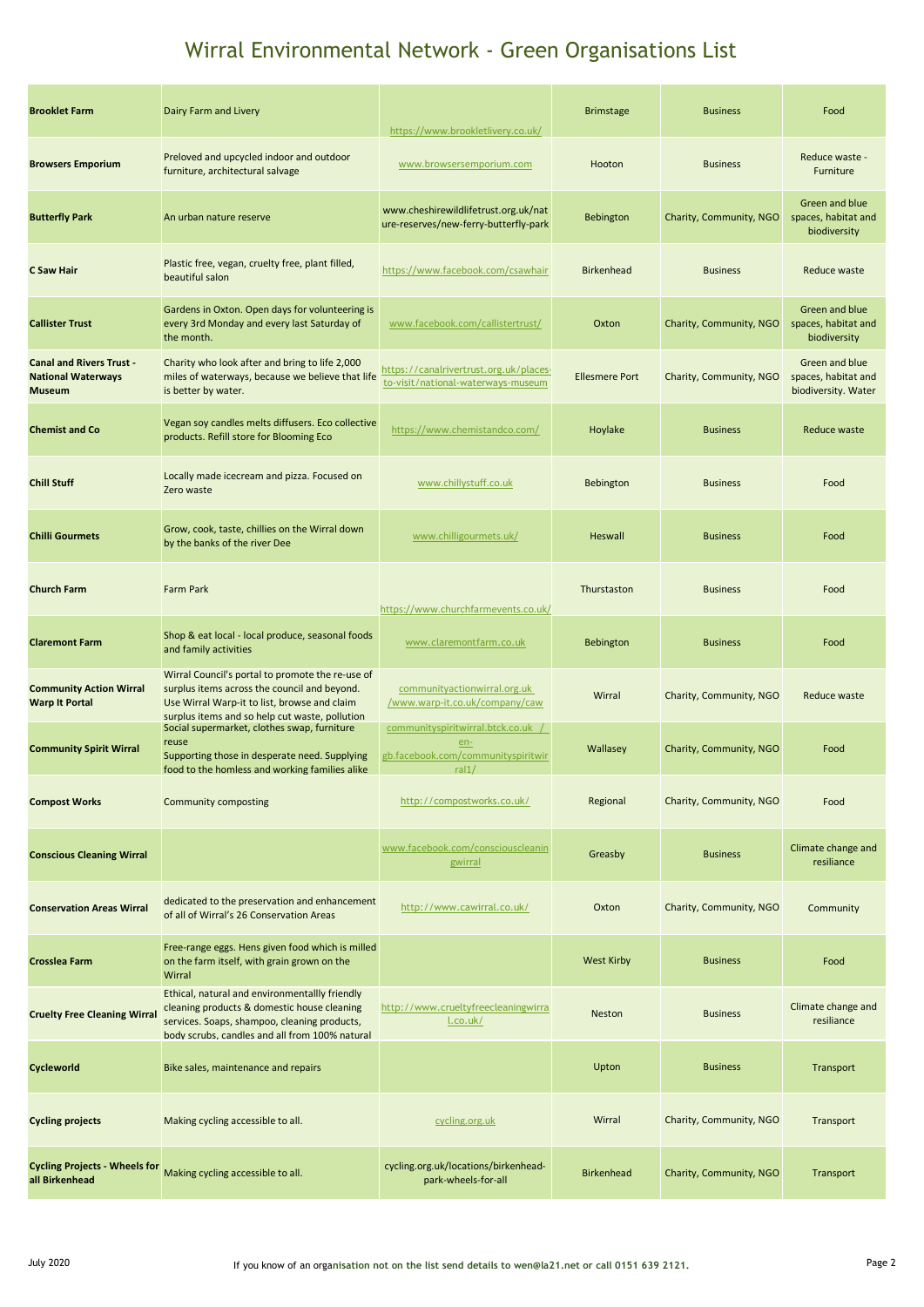| <b>Cycling UK (North) - Wirral</b>             | Bike maintenance and ride leadership courses                                                                                                                                                                              | https://www.cyclinguk.org/cycling-uk-<br>north-wirral                         | <b>Arrow Park</b> | Charity, Community, NGO | Transport                                                    |
|------------------------------------------------|---------------------------------------------------------------------------------------------------------------------------------------------------------------------------------------------------------------------------|-------------------------------------------------------------------------------|-------------------|-------------------------|--------------------------------------------------------------|
| Dale Farm Trust, Heswall                       | Organic farm offering day service for adults with<br>disabilities and support for adults with mental<br>health needs. The service provides opportunities<br>to learn life skills through the therapeutic use of           | www.dalefarmtrust.org                                                         | Heswall           | Charity, Community, NGO | Food                                                         |
| <b>Dee Coastliners</b>                         | Inspiring coastal communities on the Wirral,<br>Flintshire & Denbighshire about the natural<br>heritage of the Dee Estuary                                                                                                | www.cheshirewildlifetrust.org.uk/dee<br>coastliners                           | Regional          | Charity, Community, NGO | Your neighbourhood                                           |
| <b>Dee Estuary Conservation</b><br>Group       | Monitors wildlife of the Estuary - mainly birds<br>via the monthly WeBS counts and the annual<br>WeBS Report for the Estuary. Now has the<br>Mammal Society as a member so mammals will                                   | http://www.deeestuary.co.uk/decg.ht<br>m                                      | <b>West Kirby</b> | Charity, Community, NGO | Green and blue<br>spaces, habitat and<br>biodiversity        |
| <b>Dee Estuary Voluntary</b><br><b>Wardens</b> | Voluntary group who work with Wirral Council<br>to observe, protect and record the wading birds<br>on West Kirby shore                                                                                                    | www.facebook.com/DeeEstuaryVolun<br>taryWardens/                              | Regional          | Charity, Community, NGO | Green and blue<br>spaces, habitat and<br>biodiversity        |
| <b>Defend Wirral Green Spaces</b>              | page has been set up to share information<br>about Wirral's Green Belt and Green Spaces.                                                                                                                                  | https://www.facebook.com/Defend-<br>Wirrals-Green-Spaces-<br>1070090656488873 | Wirral            | Charity, Community, NGO | Green and blue<br>spaces, habitat and<br>biodiversity        |
| <b>Doug Jones</b>                              | Beekeeper and local honey sales - bee hives in<br><b>Heswall and Brimstage</b>                                                                                                                                            |                                                                               | Heswall           | <b>Business</b>         | Food                                                         |
| Dough Man Wirral                               | Vegan bakery serving up unique doughnuts,<br>cakes and drinks inspired by the 90s.                                                                                                                                        | https://www.facebook.com/doughma<br><i>inwirral</i>                           | <b>Birkenhead</b> | <b>Business</b>         | Food                                                         |
| <b>Dovecote Nurseries</b>                      | Plants grown on the Wirral                                                                                                                                                                                                | http://www.dovecotenurseries.com/                                             | <b>Burton</b>     | <b>Business</b>         | Green and blue<br>spaces, habitat and<br>biodiversity        |
| <b>Earth Kind Rewind</b>                       | Wirral based zero waste deliveries                                                                                                                                                                                        | https://www.earthkindrewind.co.uk<br>www.facebook.com/earthkindrewind         | Wirral            | <b>Business</b>         | <b>Reduce Waste</b>                                          |
| <b>Earth Moves</b>                             | Allotement, earth workshops, community food.<br>Learning, health and wellbeing, community<br>engagement and creative expression.                                                                                          | earthmoves.org                                                                | Wallasey          | Charity, Community, NGO | Your neighbourhood                                           |
| <b>East Farm Nurseries</b>                     | Farm shop, plant and tree nursery based in<br>Caldy Wirral. Home grown herbs, fruit and veg<br>as organically and plastic free as possible.<br>Source other produce as local as possible                                  | https://www.facebook.com/EastFarm<br>Nurseries/                               | Caldy             | <b>Business</b>         | <b>Green and blue</b><br>spaces, habitat and<br>biodiversity |
| <b>E-bikes Wirral</b>                          | Car sales company now also MiRIDER folding e-<br>bike stockists                                                                                                                                                           | http://www.ebikeswirral.co.uk/                                                | Oxton             | <b>Business</b>         | Transport                                                    |
| <b>EcoChurch</b>                               | Caring for God's Earth. Registered: Claremont<br>Church (Wallasey). St Saviour Oxton, St Lukes<br>Hoylake, St Peters & Church of the Good<br><b>Shepherd Heswall</b>                                                      | ecochurch.arocha.org.uk/eco-church-<br>locations/                             | Wirral            | Charity, Community, NGO | Climate change and<br>resiliance                             |
| <b>EcoGrid</b>                                 | Permeable paving solutions made from recycled<br>plastic                                                                                                                                                                  | https://ecogrid.co.uk/                                                        | Wallasey          | <b>Business</b>         | Climate change and<br>resiliance                             |
| <b>Edge and Sons</b>                           | Local butcher and abbatoir. All stock sourced<br>within 25 miles                                                                                                                                                          | www.edgebutchers.co.uk                                                        | <b>New Ferry</b>  | <b>Business</b>         | Food                                                         |
| <b>Edward Kemp Community</b><br>Garden         | thriving, green oasis that brings together people<br>from a wide variety of backgrounds to enjoy<br>gardening and the opportunity to meet new<br>people. welcoming and inclusive space for                                | www.friendsofbirkenheadpark.org.uk<br>/edward kemp garden.html                | <b>Birkenhead</b> | Charity, Community, NGO | Green and blue<br>spaces, habitat and<br>biodiversity        |
| <b>Energy Project Plus</b>                     | Improving domestic energy efficiency and<br>reducing fuel poverty.                                                                                                                                                        | www.epplus.org.uk                                                             | Wallasey          | Charity, Community, NGO | Energy                                                       |
| <b>Ento Insects</b>                            | Insect based education, identification and<br>ethically sourced art and gifts                                                                                                                                             | https://www.entoinsects.co.uk/                                                | Heswall           | <b>Business</b>         | Green and blue<br>spaces, habitat and<br>biodiversity        |
| <b>Evridrop rainwater</b><br>harvesting        | Install and manage rainwater harvesting<br>systems in homes and businesses to make a<br>positive difference to society.                                                                                                   | www.evridrop.co.uk                                                            | Heswall           | <b>Business</b>         | Water                                                        |
| <b>Climate Network</b>                         | To develop, establish and sustain a Liverpool<br>Faiths for Change - Faith and City Region wide 'Faith & Climate' partnership<br>network to principally enable members of<br>different world faith communities to inform, | www.faiths4change.org.uk/faith--<br>climate-network.html                      | Wirral            | Charity, Community, NGO | Climate change and<br>resiliance                             |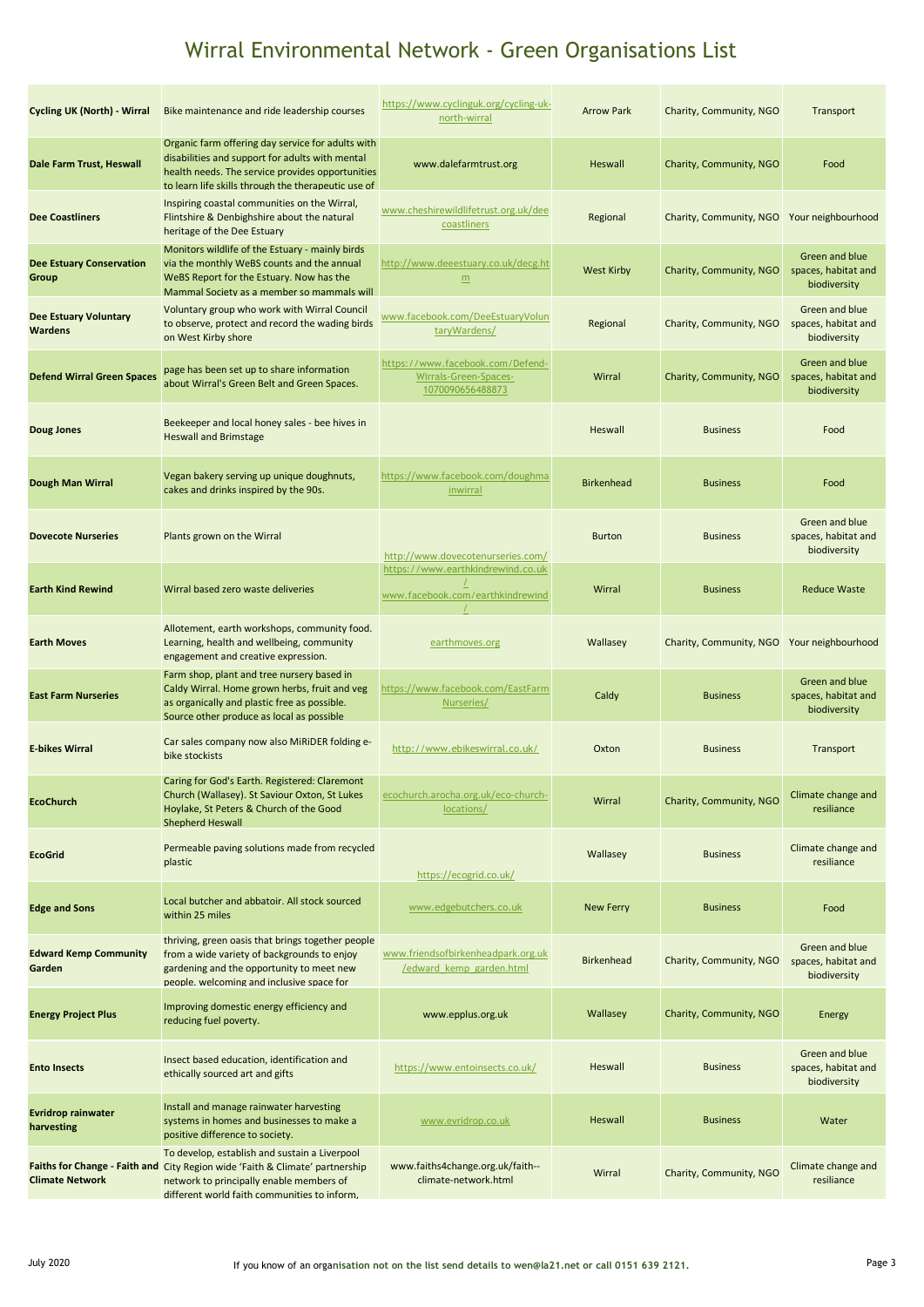| fareshare.org.uk/fareshare-<br>Fighting hunger, tackling food waste.<br>Regional<br>Charity, Community, NGO<br>Fareshare<br>centres/merseyside                                                                                                                                                                                                               | Food                                                  |
|--------------------------------------------------------------------------------------------------------------------------------------------------------------------------------------------------------------------------------------------------------------------------------------------------------------------------------------------------------------|-------------------------------------------------------|
| developing a bioregional textile system across<br>Lancashire, Merseyside, Cumbria, Cheshire,<br>www.NorthWestEnglandFibreshed.org<br>Regional<br>Charity, Community, NGO<br><b>Fibreshed</b><br>West Yorkshire and Greater Manchester<br>centred around local fibres, local dyes and local                                                                   | <b>Textiles</b>                                       |
| Family run fruit and veg. Wherever possible<br>sourcing fresh produce from local growers.<br>https://www.finefruitsdirect.co.uk/<br>Pensby<br><b>Business</b><br><b>Fine Fruits</b><br>Plastic free.                                                                                                                                                         | Food                                                  |
| https://www.follyfieldnurseries.com/<br><b>Follyfield Nurseries</b><br>Plants grown on the Wirral<br>Willaston<br><b>Business</b>                                                                                                                                                                                                                            | Green and blue<br>spaces, habitat and<br>biodiversity |
| www.facebook.com/pages/category/<br>Wirral<br>Charity, Community, NGO<br>Environmental-Conservation-<br><b>For Trees</b><br><b>Campaigning Tree Organisation</b><br>Organization/For-Trees-Wirral                                                                                                                                                            | Green and blue<br>spaces, habitat and<br>biodiversity |
| Locally foraged, handmade seasonal produce.<br>Aiming to encourage all to engage with their<br>https://facebook.com/foragersfancy<br>Wirral<br><b>Foragers Fancy</b><br><b>Business</b><br>$\perp$<br>environment and understanding the joy that<br>foraging can bring. Wild garlic pesto in                                                                 | Food                                                  |
| Dedicated team of forest school leaders,<br><b>Forest Schools (Birkenhead</b><br>https://www.birkenheadpark1847.co<br><b>Birkenhead</b><br>offering sessions to children from five years<br>Charity, Community, NGO<br>m/forest-schools<br>Park)<br>upwards from our local schools                                                                           | Green and blue<br>spaces, habitat and<br>biodiversity |
| <b>Meols</b><br><b>Forgetmenot Care Farm</b><br>Petting farm<br><b>Business</b><br>/www.facebook.com/ForgetMeNotCari                                                                                                                                                                                                                                         | Food                                                  |
| Providing vegan take-away food.<br>https://www.forked-up.co.uk/?l=en<br><b>Forked up Vegan</b><br>Wallasey<br><b>Business</b>                                                                                                                                                                                                                                | Food                                                  |
| A collective of concerned residents groups,<br>located loosely around the River Dee catchment<br>www.frackfreedee.co.uk/<br>Regional<br>Charity, Community, NGO<br><b>Frack Free Dee</b><br>in Cheshire, Wirral, North East Wales                                                                                                                            | Energy                                                |
| Aid the maintenance and improvement of the<br><b>Friends of Ashton Park</b><br>www.ashtonpark.btck.co.uk<br><b>West Kirby</b><br>Charity, Community, NGO<br>Park for the community.                                                                                                                                                                          | Green and blue<br>spaces, habitat and<br>biodiversity |
| Community hub to restore a neglected wood<br>www.facebook.com/friendsofthewoo<br><b>Friends of Benty Hey Woods</b><br>Charity, Community, NGO<br>Bebington<br>(BHW) and bring it back into community use<br>ds/                                                                                                                                              | Green and blue<br>spaces, habitat and<br>biodiversity |
| The Friends of Bidston Hill are a local<br>community group created to watch over and<br><b>Friends of Bidston Hill</b><br>www.bidstonhill.org.uk<br><b>Bidston</b><br>Charity, Community, NGO<br>assist in the management and improvement of<br>this beautiful conservation area.                                                                            | Green and blue<br>spaces, habitat and<br>biodiversity |
| www.friendsofbirkenheadpark.org.uk<br>Helping the Park staff and liaise closely with the<br><b>Friends of Birkenhead Park</b><br><b>Birkenhead</b><br>Charity, Community, NGO<br>local authority on matters concerning the Park                                                                                                                              | Green and blue<br>spaces, habitat and<br>biodiversity |
| Central Park C.I.O. is the charity that bids for<br>http://www.centralpark.org.uk/<br>large and small grants for projects within<br><b>Friends of Central Park</b><br>Wallasey<br>Charity, Community, NGO<br>https://www.facebook.com/centralpa<br>Central Park. The charity management team<br>meet with Wirral Council on a quarterly basis to<br>rkwirral | Green and blue<br>spaces, habitat and<br>biodiversity |
| The Friends of Coronation Gardens is a<br><b>Friends of Cornontion</b><br>community group. Who play an active role in<br>www.coronationgardens.co.uk<br><b>West Kirby</b><br>Charity, Community, NGO<br><b>Gardens</b><br>the management and improvement of<br><b>Coronation Gardens.</b>                                                                    | Green and blue<br>spaces, habitat and<br>biodiversity |
| The Friends of Dawstone Park was set up with<br>the aim of renewing and maintaining the<br><b>Friends of Dawston Park</b><br>www.fodp.btck.co.uk<br>Heswall<br>Charity, Community, NGO<br>planting in the Park as well as improving the<br>facilities for the benefit of all its users.                                                                      | Green and blue<br>spaces, habitat and<br>biodiversity |
| Supporting Brotherton Park & Dibbinsdale Local<br><b>Friends of Dibbinsdale</b><br>www.dibbinsdale.co.uk<br><b>Bromborough</b><br>Charity, Community, NGO<br><b>Nature Reserve</b>                                                                                                                                                                           | Green and blue<br>spaces, habitat and<br>biodiversity |
| The Friends of Egremont are enthusiastic<br>volunteers from all ages and backgrounds,<br>thefriendsofegremont.weebly.com<br>Egremont<br>Charity, Community, NGO<br><b>Friends of Egremont</b><br>working together to promote Egremont past<br>and present.                                                                                                   | Green and blue<br>spaces, habitat and<br>biodiversity |
| Community group recognised by Wirral Borough<br>Council and work with local rangers and a team<br><b>West Kirby</b><br>Charity, Community, NGO<br><b>Friends of Grange Hill</b><br>www.fofgh.org.uk<br>lead in managing Grange Hill, and caring for the<br>War Memorial and its associated memorial                                                          | Green and blue<br>spaces, habitat and<br>biodiversity |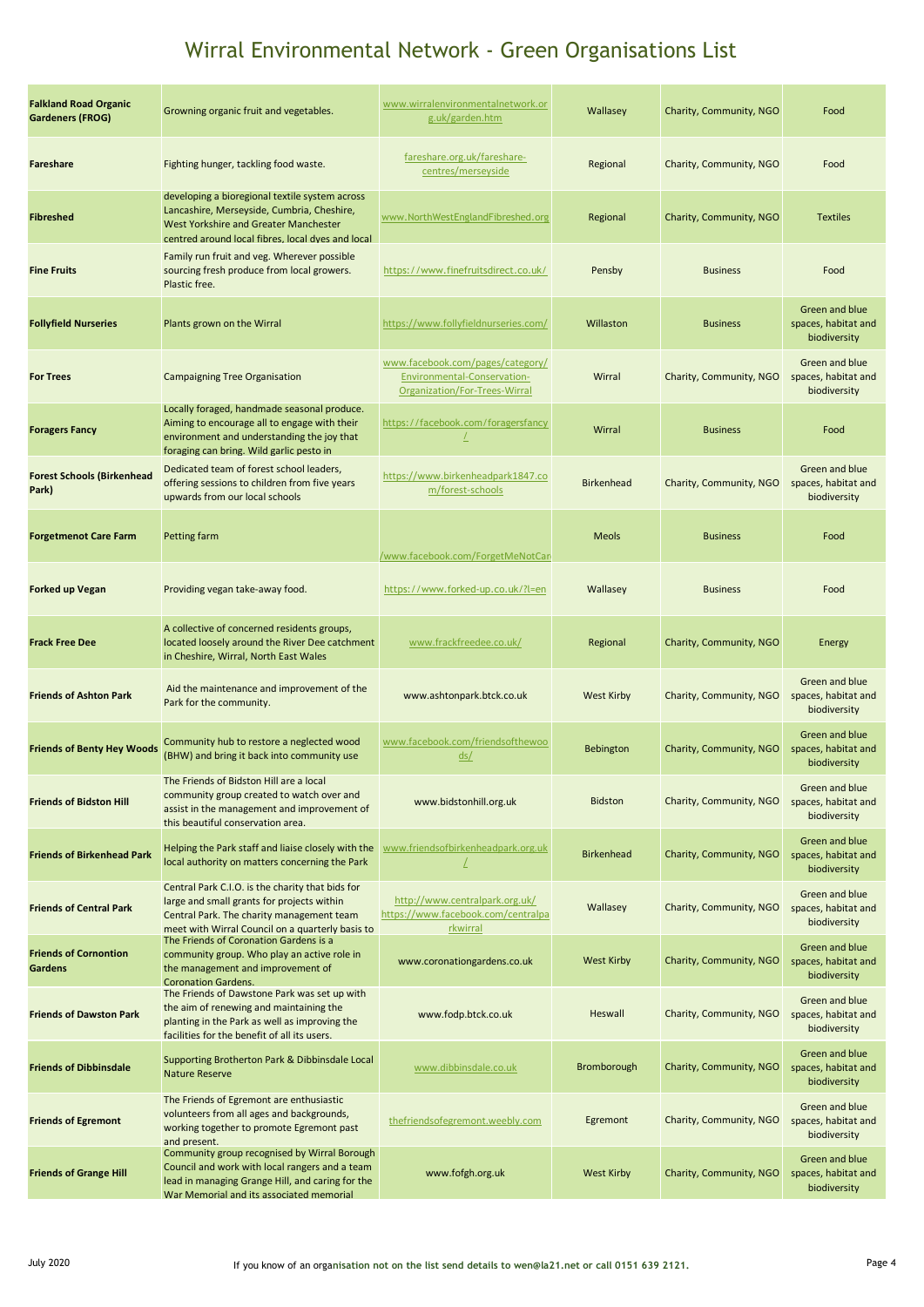| <b>Friends of Harrison Park</b>                       | A small group dedicated to looking after the<br>Harrison Park's interest.                                                                                                                         | www.friendsofharrisonpark.info                                                                                  | Wallasey          | Charity, Community, NGO | Green and blue<br>spaces, habitat and<br>biodiversity        |
|-------------------------------------------------------|---------------------------------------------------------------------------------------------------------------------------------------------------------------------------------------------------|-----------------------------------------------------------------------------------------------------------------|-------------------|-------------------------|--------------------------------------------------------------|
| <b>Friends of Heswall Dales</b>                       | To support Wirral Council, Natural England and<br>other statutory bodies in the conservation work<br>needed to preserve the Dales' status as an SSSI                                              | www.heswalldalesfriends.co.uk                                                                                   | <b>Heswall</b>    | Charity, Community, NGO | Green and blue<br>spaces, habitat and<br>biodiversity        |
| <b>Friends of Hilbre</b>                              | Promote the conservation, protection and<br>improvement of the physical and natural<br>environment of Hilbre Islands Local Nature<br>Reserve for the benefit of the public. To provide            | http://www.deeestuary.co.uk/hilbre/                                                                             | <b>West Kirby</b> | Charity, Community, NGO | Green and blue<br>spaces, habitat and<br>biodiversity        |
| <b>Friends of Mayer Park</b>                          | A group of people who love Mayer Park and<br>want to keep it beautiful for the community.                                                                                                         | en-<br>gb.facebook.com/friendsofmayerpark<br>3071                                                               | <b>Bebington</b>  | Charity, Community, NGO | Green and blue<br>spaces, habitat and<br>biodiversity        |
| <b>Friends of Meols Park</b>                          | Community group focused on improving Meols<br>Park                                                                                                                                                | https://www.facebook.com/meolspa<br>rk/                                                                         | Meols             | Charity, Community, NGO | Green and blue<br>spaces, habitat and<br>biodiversity        |
| <b>Friends of North Wirral</b><br><b>Coastal Park</b> | Volunteers who assist the Coastal Park Rangers<br>in the conservation and management of all<br>areas of the Park                                                                                  | www.facebook.com/pages/category/<br>Community/The-friends-of-north-<br>wirral-coastal-park-<br>139267539450303/ | Wirral            | Charity, Community, NGO | Green and blue<br>spaces, habitat and<br>biodiversity        |
| <b>Friends of Port Sunlight</b><br><b>River Park</b>  | To make sure the Port Sunlight River Park is<br>used fully by the local community.                                                                                                                | www.friendsofpsrp.org<br>https://www.facebook.com/Friends<br>PortSunlightRiverPark/                             | Bebington         | Charity, Community, NGO | Green and blue<br>spaces, habitat and<br>biodiversity        |
| <b>Friends of Storeton Wood</b>                       | Preserve and protect Storeton Woods working<br>alongside the Woodland Trust to support and<br>maintain our local woodland                                                                         | http://www.friendsofstoretonwoods.<br>org.uk/                                                                   | <b>Bebington</b>  | Charity, Community, NGO | Green and blue<br>spaces, habitat and<br>biodiversity        |
| <b>Friends of the Arno and</b><br><b>Oxton Fields</b> | A group of local residents, wanting to promote<br>The Arno and Oxton Fields as valuable open<br>spaces that can be enjoyed by people of all<br>ages, now and in years to come.                    | http://friendsofthearno.blogspot.com                                                                            | Oxton             | Charity, Community, NGO | Green and blue<br>spaces, habitat and<br>biodiversity        |
| <b>Friends of Vale Park</b>                           | Oversee the general running of the park.                                                                                                                                                          | https://www.facebook.com/ValeHous<br>eCommunityCentre/                                                          | Wallasey          | Charity, Community, NGO | <b>Green and blue</b><br>spaces, habitat and<br>biodiversity |
| <b>Friends of Victoria Gardens</b>                    | Aim to conserve, protect and develop Victoria<br>gardens.                                                                                                                                         | www.fvg.org.uk                                                                                                  | <b>West Kirby</b> | Charity, Community, NGO | Green and blue<br>spaces, habitat and<br>biodiversity        |
| <b>Friends of Walker Park</b>                         |                                                                                                                                                                                                   | https://www.facebook.com/Friends-<br>of-Walker-Park-Prenton-<br>801159496716783                                 | Prenton           | Charity, Community, NGO |                                                              |
| <b>Fruit Routes</b>                                   | Community orchard in Eastham. Also creates<br>heritage orchards and micro brewery growing<br>spaces. We work within communities to plant,<br>manage and restore heritage orchards and             | www.fruitroutes.com                                                                                             | Eastham           | Charity, Community, NGO | Green and blue<br>spaces, habitat and<br>biodiversity        |
| <b>Future Yard</b>                                    | music venue in Birkenhead, with a bar and<br>coffee shop. They have a goal of becoming the<br>UK's first carbon neutral grassroots music<br>venue.                                                | https://futureyard.org/                                                                                         | <b>Birkenhead</b> | <b>Business</b>         |                                                              |
| Genr8                                                 | Wirral solar PV and energy efficiency                                                                                                                                                             | https://www.genr8renewableenergy.<br>co. uk/                                                                    | Moreton           | <b>Business</b>         | Energy                                                       |
| <b>Gilbrook School Urban Farm</b>                     | Small urban farm and garden/allotment area at<br>a SEN primary school setting. We use farm and<br>petting animals and the garden area to promote<br>the health and well-being of our students and |                                                                                                                 | Woodchurch        | Charity, Community, NGO | Green and blue<br>spaces, habitat and<br>biodiversity        |
| <b>Gill Net Free Wirral</b>                           | This is a group to create awareness of the<br>effects of Gill nets on our fragile marine<br>environment and work towards outlawing their<br>use around our peninsula                              | https://www.facebook.com/groups/<br>458395928566793                                                             | Wallasey          | Charity, Community, NGO | Green and blue<br>spaces, habitat and<br>biodiversity. Water |
| <b>Gillroy Road Community</b><br><b>Allotment</b>     | 3 Acres of Community Gardening Space                                                                                                                                                              | https://gilroyallotments.org.uk/                                                                                | <b>West Kirby</b> | Charity, Community, NGO | Food                                                         |
| <b>Green Mole</b>                                     | Energy efficiency division of the Mole Group                                                                                                                                                      | green-mole.co.uk/contact                                                                                        | Moreton           | <b>Business</b>         | Energy                                                       |
| <b>Greens of Oxton</b>                                | Local produce                                                                                                                                                                                     | www.facebook/greensoxton                                                                                        | Oxton             | <b>Business</b>         | Food                                                         |
| <b>Grow wellbeing</b>                                 | Social enterprise providing opportunity for<br>holistic wellbeing in the natural environment:<br>Forest School, horticulture, play, learning, art &<br>creativity.                                | https://www.grow-<br>wellbeing.com/grow-team                                                                    | <b>Bidston</b>    | <b>Business</b>         | Green and blue<br>spaces, habitat and<br>biodiversity        |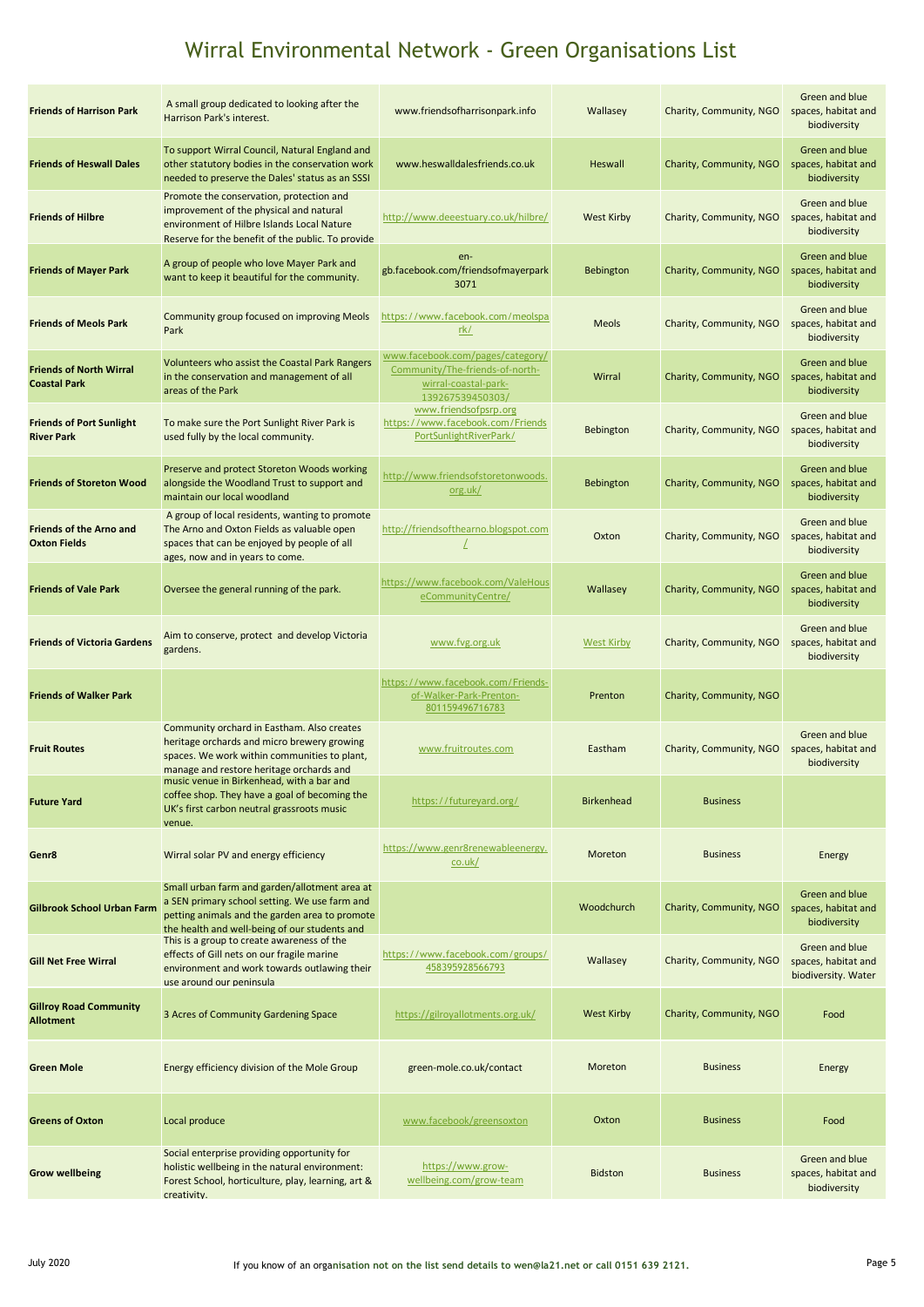| <b>Health through Horticulture</b>                                                       | <b>Wirral Environmental Network Community</b><br>Gardening                                                                                                                                      | www.wirralenvironmentalnetwork.or<br><u>g.uk</u>                                                    | Wallasey               | Charity, Community, NGO | Green and blue<br>spaces, habitat and<br>biodiversity |
|------------------------------------------------------------------------------------------|-------------------------------------------------------------------------------------------------------------------------------------------------------------------------------------------------|-----------------------------------------------------------------------------------------------------|------------------------|-------------------------|-------------------------------------------------------|
| <b>Heart of Egremont</b>                                                                 | Community centre in the heart of Egremont,<br>offering kids craft classes, Tai Chi style<br>exercises, mixed martial arts, Dementia café,<br>job clubs, support groups, chair exercises, coffee |                                                                                                     | Wallasey               | Charity, Community, NGO | Your neighbourhood                                    |
| <b>Helping Young People</b><br><b>Everywhere (Hype)</b>                                  | Transforming the lives of disadvantaged<br>children and young people. Develop, fund and<br>support learning programmes including<br>enhancing parks, encouraging active travel and              | http://hype-merseyside.co.uk/                                                                       | <b>Birkenhead</b>      | Charity, Community, NGO | Your neighbourhood                                    |
| <b>Heswall Farmers Market</b>                                                            | Farmers' Market in Heswall every third Saturday<br>10 am- 2 pm at the Church of the Good<br>Shepherd Parish Hall.                                                                               | en-<br>gb.facebook.com/HeswallFarmerMar<br>ket                                                      | Heswall                | Charity, Community, NGO | Food                                                  |
| <b>Holmwood Farm</b>                                                                     | urban eco-friendly farm which is dedicated to<br>the welfare of all animals with a free-range<br>approach. Ethical, ecological and economical<br>approach to small holding aiming to reuse and  | https://www.facebook.com/holmwo<br>odfarm                                                           | <b>Barnston</b>        | <b>Business</b>         | Food                                                  |
| <b>Honest to Goodness</b>                                                                | Ethical grocery / wholefood shop. Organic foods<br>including, Fruit & Vegetables, Wines & Beers,<br>Vegetarian & Vegan Foods, Gluten free Foods.                                                | https://www.facebook.com/Honestt<br>ogoodness                                                       | Hoylake                | <b>Business</b>         | Food                                                  |
| <b>Hope for the Future</b>                                                               | Solving the climate crisis through community<br>political engagement. Working to equip<br>communities, campaigners and groups across<br>the country to communicate the climate                  | https://www.hftf.org.uk/                                                                            | Wirral                 | Charity, Community, NGO | Climate change and<br>resiliance                      |
| <b>Hoylake Allotments</b>                                                                | Self managed allotment site with about 80 plots                                                                                                                                                 | https://www.facebook.com/hoylake<br>allotment                                                       | Hoylake                | Charity, Community, NGO | Food                                                  |
| <b>Hoylake Village Life</b>                                                              | Sustainable Hoylake Vision                                                                                                                                                                      | www.hoylakevillage.org.u                                                                            | Hoylake                | Charity, Community, NGO | Green and blue<br>spaces, habitat and<br>biodiversity |
| Incredible Edible Hoylake                                                                | Community gadening project. Voluntary<br>community group who take un-used or<br>forgotten space to plant and grow healthy food.<br>Free food for all.                                           | https://www.facebook.com/Incredib<br>leEdibleHoylake                                                | Hoylake                | Charity, Community, NGO | Food                                                  |
| <b>Inland Waterways</b><br><b>Association - Cheshire and</b><br><b>Merseyside Branch</b> | Waterways heritage projects and our festivals<br>are designed to raise awareness about the<br>waterways in a particular area. We also raise<br>funds and show civic leaders how a vibrant       | https://www.waterways.org.uk/wat<br>erways/branches/iwa-chester-<br>merseyside-branch               | Merseyside             | Charity, Community, NGO | Water                                                 |
| <b>Innovent Computer</b><br><b>Recycling</b>                                             | Computer recycling. Zero waste to landfill policy                                                                                                                                               | www.innovent-<br>recycling.co.uk/location/computer-<br>recycling-wirral/                            | <b>Ellesmere Port</b>  | <b>Business</b>         | Reduce waste                                          |
| <b>J Williams Textiles</b>                                                               | Wirral based, cash for clothes type business,<br>based in Birkenhead.                                                                                                                           | www.jwilliamstextiles.co.uk                                                                         | <b>Birkenhead</b>      | <b>Business</b>         | Reduce waste                                          |
| J.H.Jones                                                                                | Market Garden: Home grown fruit and<br>vegetables grown on 90 acres in South Wirral                                                                                                             | https://jonesfarmshop.co.uk/<br>www.heathlanefarmshop.co.uk                                         | <b>Childer Thorton</b> | <b>Business</b>         | Food                                                  |
| <b>Jones Farm Shop</b>                                                                   | <b>Farm Shop</b>                                                                                                                                                                                | )s://www.facebook.com/JonesFarmShc                                                                  | <b>Ellesmere Port</b>  | <b>Business</b>         | Food                                                  |
| <b>Joro Vegan Eatery</b>                                                                 | Vegan Eatery.                                                                                                                                                                                   | en-gb.facebook.com/joroveganeatery                                                                  | <b>Birkenhead</b>      | <b>Business</b>         | Food                                                  |
| <b>K</b> Cycles                                                                          | Bike sales, maintenance and repairs                                                                                                                                                             | http://www.kcycles.com/                                                                             | Eastham                | <b>Business</b>         | Transport                                             |
| <b>K&amp;N Fresh Vegetables &amp;</b><br><b>Fruit</b>                                    | Local, seasonal, greengrocers, moving to zero<br>waste                                                                                                                                          | www.facebook.com/K-N-Fresh-<br>Vegetables-Fruit-Birkenhead-Oxton-<br>Rd-Birkenhead-1741024596118408 | <b>Birkenhead</b>      | <b>Business</b>         | Food                                                  |
| <b>Keeping the Rotation</b>                                                              | <b>Bicycle Repair Service</b>                                                                                                                                                                   | https://www.facebook.com/kepping<br>therotation/<br>keepingtherotation.wixsite.com/web<br>site      | Moreton                | <b>Business</b>         | Transport                                             |
| <b>Leaf and Seed - NOW</b><br><b>CLOSED</b>                                              | Community Members Committed to making a<br>difference to our local environment and<br>community.                                                                                                | www.wirralleafandseed.co.uk                                                                         | Thurstaston            | <b>Business</b>         | <b>Reduce waste</b>                                   |
| <b>Leasowe Community</b><br><b>Allotments</b>                                            |                                                                                                                                                                                                 | www.facebook.com/leasoweallotmen<br><u>ts</u>                                                       | Leasowe                | Charity, Community, NGO | Food                                                  |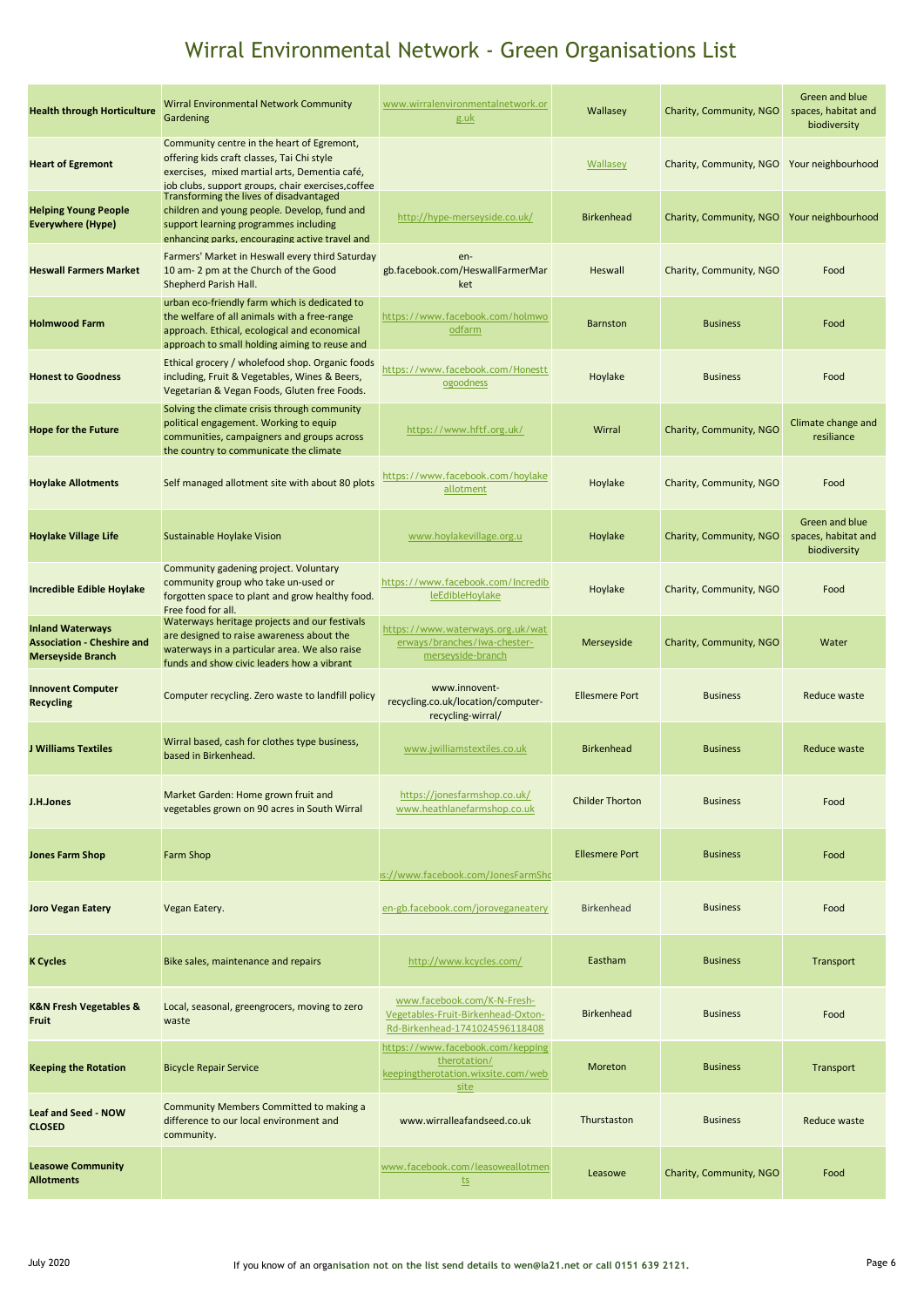| <b>Litterally Books</b>                                                                    | Second hand books                                                                                                                                                                                   | www.literallyproductions.co.uk/                                                              | <b>New Brighton</b> | <b>Business</b>                            | <b>Reduce Waste</b>                                          |
|--------------------------------------------------------------------------------------------|-----------------------------------------------------------------------------------------------------------------------------------------------------------------------------------------------------|----------------------------------------------------------------------------------------------|---------------------|--------------------------------------------|--------------------------------------------------------------|
| <b>Littlefoot Bushcraft</b>                                                                | Family courses, wild foraging, survival walks,<br>bushcraft camp                                                                                                                                    | https://littlefoothq.com/bushcraft-<br>liverpool                                             | Regional            | <b>Business</b>                            | Green and blue<br>spaces, habitat and<br>biodiversity        |
| <b>Liverpoool Bay Marine Life</b><br><b>Trust</b>                                          | small charity dedicated to the study and<br>conservation of Liverpool Bay's marine life and<br>to help educate the public about the wealth of<br>species found in our region.                       | https://www.facebook.com/Liverpo<br>olBayMarineLifeTrust/                                    | Wirral              | Charity, Community, NGO                    | Green and blue<br>spaces, habitat and<br>biodiversity        |
| <b>Make Hamilton Square</b>                                                                | Destination for the arts, culture and creative<br>entrepreneurs. It will be a hive of activity which<br>will also include a community garden, urban<br>farm and café.                               | ww.makeliverpool.com/make-hamiltor                                                           | <b>Birkenhead</b>   | Charity, Community, NGO                    | Your neighbourhood                                           |
| <b>Make it Happen Birkenhead</b>                                                           | Community shop and hub in the heart of<br>Birkenhead. Sell handmade, homegrown &<br>locally sourced products in a community setting.<br>Up-cycling clothing, hemming and alterations                | https://www.makeithappenbirkenhea<br>d.co.uk/                                                | <b>Birkenhead</b>   | Charity, Community, NGO Your neighbourhood |                                                              |
| <b>Marine Conservation</b><br><b>Society</b>                                               | UK charity fighting for a cleaner, better-<br>protected, healthier ocean. Wirral has signed up<br>to a balloon and/or sky lantern release ban                                                       | https://www.mcsuk.org/what-you-<br>can-<br>do/campaigns/dontletgo/dontletgo-<br>councils/    | <b>National</b>     | Charity, Community, NGO                    | Water                                                        |
| <b>Mary Makes Zero Waste</b>                                                               | Handmade products and plastic free<br>alternatives for sustainable living                                                                                                                           | https://www.facebook.com/marymak<br>eszerowaste                                              | Wirral              | <b>Business</b>                            | Reduce waste                                                 |
| <b>Mastergrill</b>                                                                         | Reconditioned commercial kitchen equipment.<br>Has worked with Liverpool University to identify<br>the carbon impact of all components                                                              | https://www.mastergrill.co.uk/                                                               | Seacombe            | <b>Business</b>                            | Climate change and<br>resiliance                             |
| <b>Mersey Estuary</b><br><b>Conservation Group</b>                                         | Conservation of the Mersey Estuary, its<br>habitats, fauna and flora, for the advancement<br>of science and for the education and benefit of<br>the public                                          | http://www.merseyestuary.org/                                                                | Regional            | Charity, Community, NGO                    | Green and blue<br>spaces, habitat and<br>biodiversity. Water |
| <b>Mersey Rivers Trust</b>                                                                 | Working in partnership with all those interested<br>in improving our local rivers and waterways.                                                                                                    | www.merseyrivers.org                                                                         | Regional            | Charity, Community, NGO                    | Green and blue<br>spaces, habitat and<br>biodiversity. Water |
| <b>MerseyCycle Campaign</b>                                                                | Merseyside Cycling Campaign was set up in<br>1985 to campaign for better and safer space for<br>cycling.                                                                                            | www.merseycycle.org.uk                                                                       | Regional            | Charity, Community, NGO                    | Transport                                                    |
| <b>Merseyforest</b>                                                                        | Working together to create woodlands and help<br>people explore the nature on their doorstep.                                                                                                       | www.merseyforest.org.uk                                                                      | Regional            | Charity, Community, NGO                    | Green and blue<br>spaces, habitat and<br>biodiversity        |
| <b>Merseyside and West</b><br><b>Lancashire Bat Group</b>                                  | Learn and share knowledge, in addition to<br>furthering the cause of bat conservation in its<br>many forms, at times this might include doing<br>bat walks, batty talks and caring for injured bats | www.bat-group.org.uk                                                                         | Regional            | Charity, Community, NGO                    | Green and blue<br>spaces, habitat and<br>biodiversity        |
| <b>Merseyside Environmental</b><br><b>Service</b>                                          | Advice on specific environmental matters to the<br>six District Councils making up the Liverpool City<br>Region                                                                                     | www.meas.org.uk/                                                                             | Regional            | <b>Business</b>                            | Climate change and<br>resiliance                             |
| <b>Merseyside Environmental</b><br><b>Trust</b>                                            | Exists to raise awareness of environmental<br>issues through promoting open discussion of<br>global and local concerns, stimulating scientific<br>enquiry and debate through our unique position    | www.met-net.org.uk                                                                           | Regional            | Charity, Community, NGO                    | Climate change and<br>resiliance                             |
| <b>Merseyside National Trust</b><br><b>Environmental Volunteers</b>                        | Volunteering hedge & tree planting, scrub<br>clearance, woodland mainteannce, coastline<br>conservation on alternate Sundays at National<br>Trust sites in Merseyside. Wirral: Burton Wood,         | www.nationaltrust.org.uk/features/m<br>erseyside-national-trust-<br>environmental-volunteers | National            | Charity, Community, NGO                    | Green and blue<br>spaces, habitat and<br>biodiversity        |
| <b>Merseyside Waste and</b><br><b>Recycling Authoriity -</b><br>including A-Z of recycling | Merseyside Recycling and Waste Authority is<br>responsible for the disposal of municipal waste<br>on Merseyside.                                                                                    | www.merseysidewda.gov.uk                                                                     | Regional            | <b>Public Sector</b>                       | Reduce waste                                                 |
| <b>Merseytravel</b>                                                                        | Merseytravel is the Executive body that<br>provides professional, strategic and operational<br>transport advice to the Liverpool City Region<br>Combined Authority to enable it to make             | www.merseytravel.gov.uk                                                                      | Regional            | <b>Business</b>                            | Transport                                                    |
| <b>Merseywax</b>                                                                           | Producing creatively designed fabrics for<br>beeswax food wraps. Helping others to live a<br>sustainable way                                                                                        | https://www.merseywaxwraps.com                                                               | <b>Rock Ferry</b>   | <b>Business</b>                            | <b>Reduce Waste</b>                                          |
| <b>Mockbeggar Wharf</b>                                                                    | Lights and other interior items from driftwood                                                                                                                                                      |                                                                                              | <b>West Kirby</b>   | <b>Business</b>                            | Reduce waste                                                 |
| <b>Molby The Label</b>                                                                     | Handmade sustainable fashion. independent,<br>Wirral based slow-fashion brand                                                                                                                       | https://www.molbythelabel.com/                                                               | Heswall             | <b>Business</b>                            | <b>Reduce Waste</b>                                          |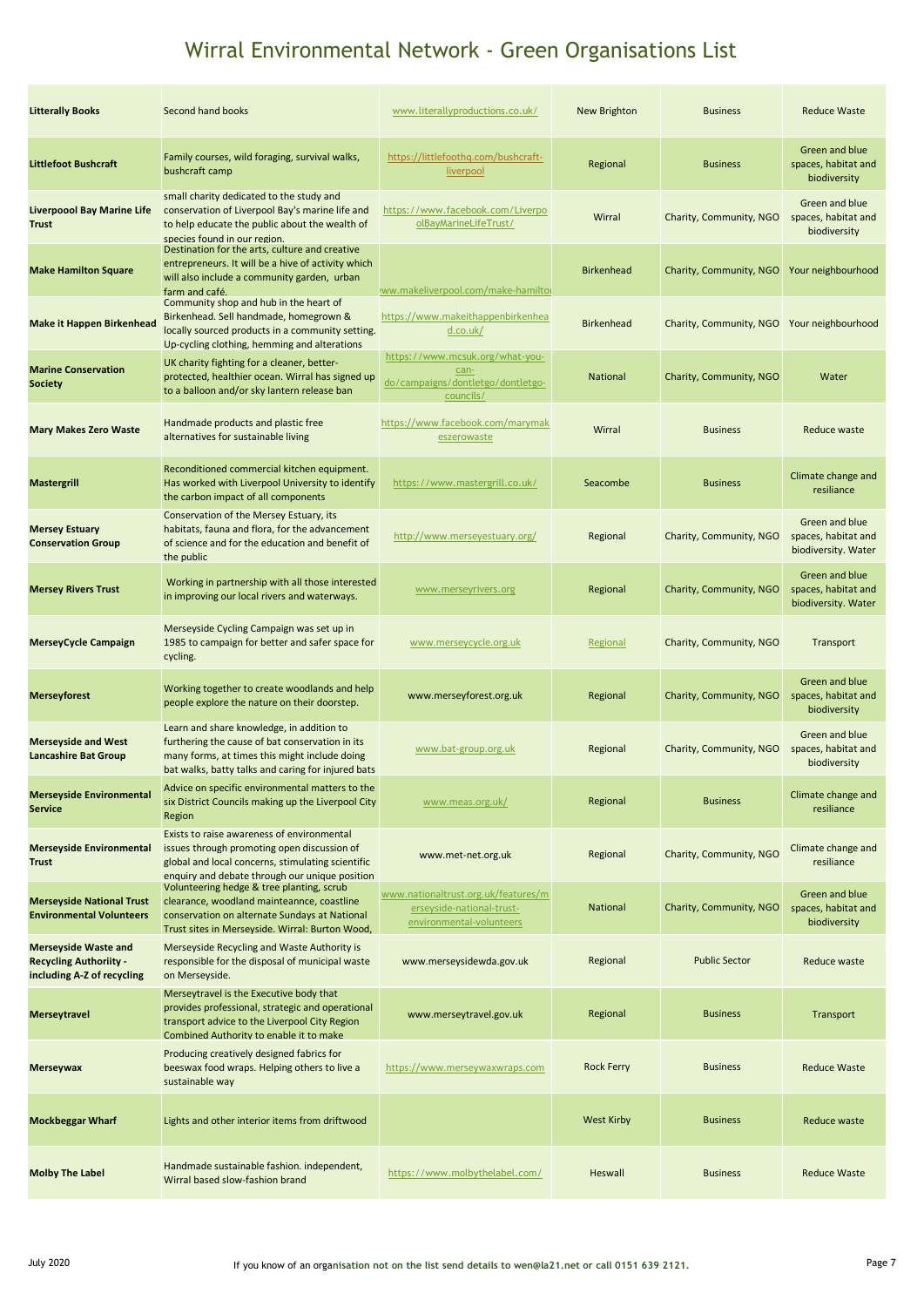| <b>Moreton in Bloom</b>                                     | Moreton in Bloom helping to make Moreton a<br>brighter place". We are taking care of the<br>original barrier troughs and have made 20 new<br>planting barrels. We are the process of creating    | https://www.facebook.com/moreton<br>inbloom                  | Moreton           | Charity, Community, NGO | Green and blue<br>spaces, habitat and<br>biodiversity |
|-------------------------------------------------------------|--------------------------------------------------------------------------------------------------------------------------------------------------------------------------------------------------|--------------------------------------------------------------|-------------------|-------------------------|-------------------------------------------------------|
| <b>MyWishTree</b>                                           | Online tree gifting company offering tree gifts.<br>consumer packaging can be recycled and for<br>every tree sold My Wish Tree donates £1 to a<br>reforestation project across the globe         | https://mywishtreehome.com/                                  | Wirral            | <b>Business</b>         | Green and blue<br>spaces, habitat and<br>biodiversity |
| <b>Nationwide Upcycled</b><br><b>Kitchens and Furniture</b> | Specialist painters update kitchen or woodwork<br>(build in cupboards etc) specialising in hand<br>painting and spray painting                                                                   | www.facebook.com/nationwideupcyc<br>ledkitchensandfurniture/ | <b>Heswall</b>    | <b>Business</b>         | Reduce waste                                          |
| <b>Natural Fabric Dying</b>                                 | Textile artist and teacher specialising in natural<br>fabric dyeing. Live and online courses in<br>botanical dyeing techniques. Hand-dyes textiles<br>at The Wild Dyery, in Hoylake, using many  | https://naturalfabricdyeing.com/                             | Hoylake           | <b>Business</b>         | Your neighbourhood                                    |
| <b>Natural Wirral</b>                                       | Saving Wirral Heritage including<br>Farms, fields & open spaces<br>Heritage buildings<br>Trees, hedgerows, woodlands & parks                                                                     | https://www.facebook.com/natural<br>wirral/                  | Wirral            | Charity, Community, NGO | Your neighbourhood                                    |
| <b>Naturen</b>                                              | Specialises in the supply of organic, natural and<br>Fairtrade ingredients.                                                                                                                      | www.naturenorganic.com                                       | Hoylake           | <b>Business</b>         | Food                                                  |
| <b>NEO Community</b>                                        | Social supermarket                                                                                                                                                                               | www.neocommunity.org.uk                                      | <b>Rock Ferry</b> | Charity, Community, NGO | Food                                                  |
| <b>Neston Earth Group</b>                                   | Community group who meet at Neston<br>Community and Youth Centre to talk about and<br>take action on local environmental issues                                                                  | www.facebook.com/nestonearthgrou<br>p                        | <b>Neston</b>     | Charity, Community, NGO | Your neighbourhood                                    |
| <b>Neston Farmer' Market</b>                                | Farmers Market in Neston every Friday morning                                                                                                                                                    | http://www.neston.org.uk/                                    | <b>Neston</b>     | <b>Business</b>         | Food                                                  |
| <b>New Brighteners</b>                                      | Keeping New Brighton beaches clean and litter<br>free.                                                                                                                                           | www.facebook.com/groups/thenewb<br>rigteners                 | Wallasey          | Charity, Community, NGO | Your neighbourhood                                    |
| <b>New Brighton Pedal Power</b>                             | New Brighton Pedal Power Progression is a<br>friendly volunteer led community initiative<br>created to help people to cycle and keep cycling.<br>They also run cycling promotional events across | https://facebook.com/NBPPP/                                  | New Brighton      | Charity, Community, NGO | Transport                                             |
| <b>New Ferry Butterfly Park</b>                             | An urban nature reserve                                                                                                                                                                          | www.facebook.com/NewFerryButterf<br><b>lyPark</b>            | <b>New Ferry</b>  | Charity, Community, NGO | Green and blue<br>spaces, habitat and<br>biodiversity |
| <b>Northern Harvest</b>                                     | Local, seasonal food delivery - Fruit, veg, meats,<br>dairy, veg boxes, groceries, organic options. Also<br>returnable/refillable household clearning<br>products                                | www.northernharvest.co.uk                                    | Regional          | <b>Business</b>         | Food                                                  |
| <b>Northwest Coastal Forum</b>                              | Delivering economic, environmental and social<br>benefits for coastal communities in North West<br>England.                                                                                      | www.nwcoastalforum.org.uk                                    | Regional          | Charity, Community, NGO | Green and blue<br>spaces, habitat and<br>biodiversity |
| <b>Number 7 Community</b><br>Supermarket                    | Number Seven is a citizens supermarket, café<br>and support hub.                                                                                                                                 | feedingbritain.org                                           | <b>Birkenhead</b> | Charity, Community, NGO | Food                                                  |
| <b>Off the Rock Cycles</b>                                  | Bike sales, maintenance and repairs                                                                                                                                                              | https://offtherockcycles.co.uk/bikesh<br>op/                 | Wallasey          | <b>Business</b>         | Transport                                             |
| <b>Office Furniture Recycling</b><br><b>Centres CIC</b>     | High quality recycled, refurbished office<br>furniture                                                                                                                                           | http://www.ofrc.org.uk/                                      | <b>Bidston</b>    | Charity, Community, NGO | Reduce waste -<br>Furniture                           |
| <b>Old Oaks Farm</b>                                        | Family fun small holding offering meat and eggs                                                                                                                                                  | www.oldoaksfarm.co.uk                                        | Neston            | <b>Business</b>         | Food                                                  |
| <b>Oldfield Farm</b>                                        | Locally bred and reared beef. Sold through our<br>Boxes of Beef direct from farm or at Heswall<br><b>Farmers' Market</b>                                                                         | www.oldfieldfarmheswall.co.uk/                               | Heswall           | <b>Business</b>         | Food                                                  |
| <b>Organica UK</b>                                          | Produces a wide range of biodegradable and<br>non-hazardous cleaning products for businesses                                                                                                     | www.organica-uk.co.uk                                        | <b>Birkenhead</b> | <b>Business</b>         | Climate change and<br>resiliance                      |
| <b>Orsted (previously Dong</b><br>Energy)                   | Operations and maintenance (O&M) facility in<br>Kings Wharf, Seacombe to support offshore<br>wind projects. fully committed to renewable<br>energy solutions and no longer invest in fossil      | https://orsted.co.uk/                                        | Seacombe          | <b>Business</b>         | Energy                                                |
|                                                             |                                                                                                                                                                                                  |                                                              |                   |                         |                                                       |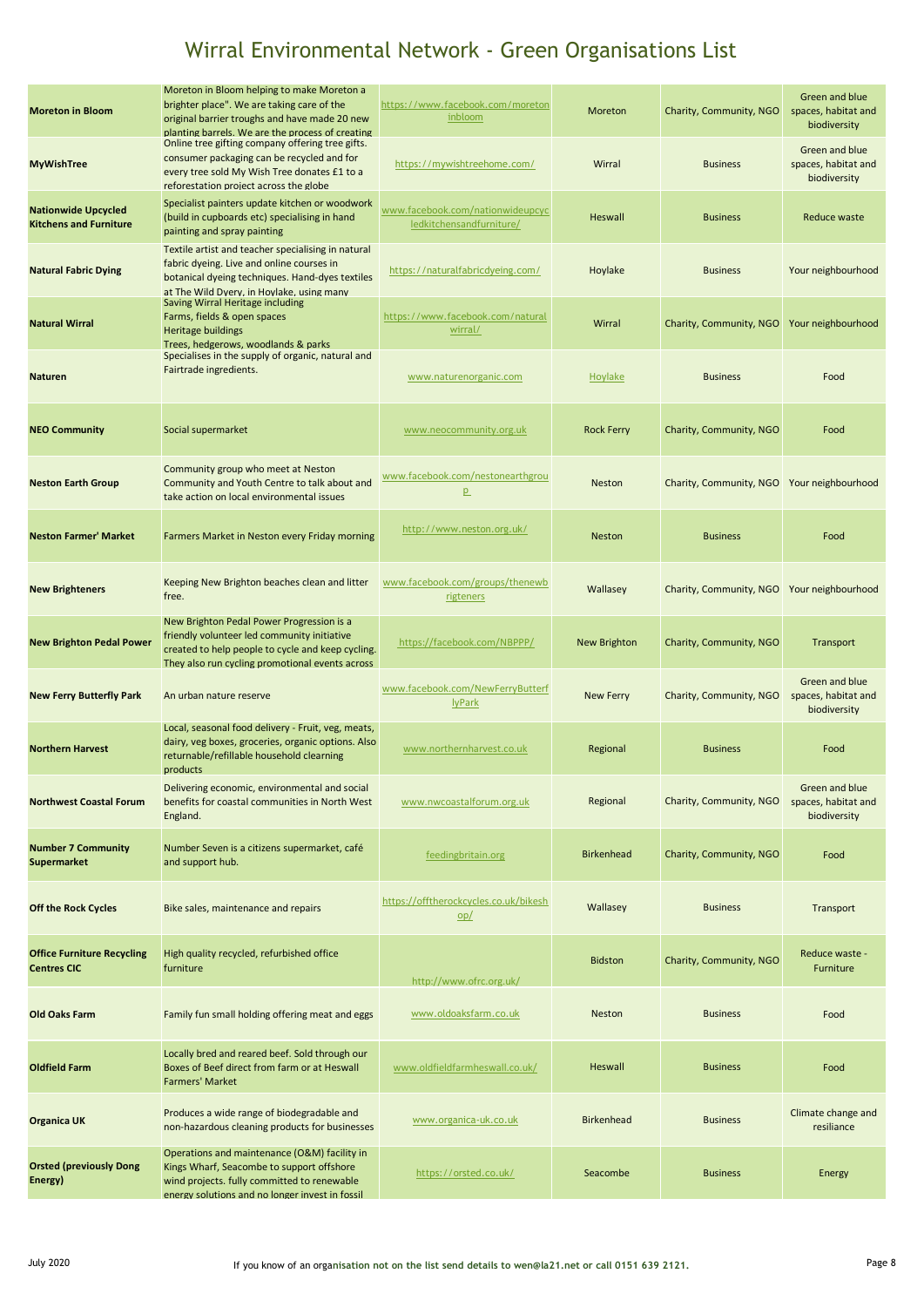| <b>Pawprints Wildlife Rescue</b>                                   | A group of professionals who share a passion for<br>animals and believe they deserve excellence in<br>clinical care if they need help.                                                                | www.pawprintswildlife.co.uk                                                                      | Hoylake                   | Charity, Community, NGO                                              | Green and blue<br>spaces, habitat and<br>biodiversity  |
|--------------------------------------------------------------------|-------------------------------------------------------------------------------------------------------------------------------------------------------------------------------------------------------|--------------------------------------------------------------------------------------------------|---------------------------|----------------------------------------------------------------------|--------------------------------------------------------|
| <b>Pemberton Organic Planters</b>                                  | Pemberton Road allotments, by the community<br>for the community.                                                                                                                                     | https://www.facebook.com/webb1f<br>usion                                                         | Woodchurch                | Charity, Community, NGO                                              | Food, Green and Blue<br><b>Spaces</b>                  |
| <b>Planet Heswall</b>                                              | Helping Heswall address Climate Change                                                                                                                                                                | https://www.facebook.com/pg/plane<br>theswall/community/                                         | Heswall                   | Charity, Community, NGO                                              | Climate change and<br>resiliance                       |
| <b>Poulton Plantlife</b>                                           | Help residents and businesses along Poulton<br>Road, Wallasey, create their own little front<br>garden heaven                                                                                         | www.facebook.com/poultonplantlife                                                                | Wallasey                  | Charity, Community, NGO                                              | Green and blue<br>spaces, habitat and<br>biodiversity  |
| <b>Prenton Community Garden</b>                                    | Prenton Comunity Garden is part of Prenton<br>Rugby clubs sports eco hub and has been<br>developed as part of an ongoing project that<br>includes a nature trail with the beginnings of a             | https://www.facebook.com/Prenton<br>Rfc/                                                         | Prenton                   | Charity, Community, NGO                                              | Green and blues<br>spaces, habitat and<br>biodiversity |
| Raincatcher                                                        | Their vision is to be a leading provider of<br>innovative and environmentally sustainable<br>products that relate to the management, re-use<br>and control of rain water within the boundaries        | raincatcher.co.uk/                                                                               | Wallasey                  | <b>Business</b>                                                      | Water                                                  |
| <b>Real Sphere Eco World</b>                                       | Distribute, wholesale and retail eco-friendly<br>products. Striving to redefine minds and combat<br>the issue of plastic waste. Xtra Range designed,<br>manufactured and bottled in the UK, contains  | https://rsecoworld.com/                                                                          | <b>Birkenhead</b>         | <b>Business</b>                                                      | Reduce waste                                           |
| Recipro                                                            | Recipro is a network designed to move surplus<br>construction materials into projects which<br>require them.                                                                                          | www.recipro-uk.com                                                                               | Wallasey                  | <b>Business</b>                                                      | Reduce waste                                           |
| Record                                                             | RECORD is the Local Biological Records Centre<br>serving Cheshire, Halton, Warrington and Wirral<br>- 'The Cheshire Region'. This centre provides a<br>local facility for the storage, validation and | https://record-lrc.co.uk/                                                                        | Regional                  | Charity, Community, NGO                                              | Green and blue<br>spaces, habitat and<br>biodiversity  |
| Recraftery                                                         | Partnership between Karen Lawson of Re-<br>Jiggery and Jane Gordon of Crafters & Makers.<br>Focused on re-purposing discarded/unwanted<br>fabrics and craft supplies                                  | https://craftersandmakers.com/re-<br>craftery/                                                   | Hoylake                   | <b>Business</b>                                                      | Reduce waste                                           |
| <b>Recycling Lives</b>                                             | Our services allow you to manage all your waste<br>streams through one provider to achieve 100%<br>recycling rates.                                                                                   | www.recyclinglives.com                                                                           | egional with a Wirral bas | <b>Business</b>                                                      | Reduce waste                                           |
| <b>Refashion Guide</b>                                             | Re-distributing surplus stock and unused and<br>unwanted fashion items                                                                                                                                | https://refashionguide.com/                                                                      | Regional                  | <b>Business</b>                                                      | Reduce waste                                           |
| <b>Refill Wirral</b>                                               | Refill, an award-winning campaign designed to<br>help you reduce your plastic pollution, by<br>making it easy to refill your reusable water<br>bottle instead of buying a plastic one.                | https://refill.org.uk/refill-wirral/                                                             |                           | Wirral Scheme Lead or fi Charity, Community, NGO Reduce waste. Water |                                                        |
|                                                                    | Refresh with Urban Vintage Furniture reuse and upcycling                                                                                                                                              | www.wirralenvironmentalnetwork.or<br>g.uk and<br>www.facebook.com/pg/urbanvintage<br>newbrighton | <b>Birkenhead</b>         | <b>Business</b>                                                      | Reduce waste                                           |
| <b>Rejiggery</b>                                                   | Recycle furniture                                                                                                                                                                                     | www.facebook.com/rejiggery                                                                       | Hoylake                   | <b>Business</b>                                                      | Reduce waste                                           |
| Repair services - electronic<br>repair shop examples               | Many, many shops that repair electricals,<br>including Grange Elelctricals (Birkenhead),                                                                                                              |                                                                                                  |                           | <b>Business</b>                                                      | <b>Reduce Waste</b>                                    |
| <b>Rethink Now CIC</b>                                             | Rethink Now CIC supports communities to bring<br>about positive change to people, places and, in<br>doing so, will have a positive impact on the<br>future of our planet.                             | rethinkcic.uk                                                                                    | Wirral                    | Charity, Community, NGO                                              | Transport                                              |
| <b>Room 101</b>                                                    | Antiques, Collectables, Retro and Decorative<br>items.                                                                                                                                                | https://www.facebook.com/pg/Room<br>101. Wirral                                                  | Birkenhead                | <b>Business</b>                                                      | Reduce waste -<br><b>Furniture</b>                     |
| <b>Roy Castle Foundation</b><br><b>Furniture</b>                   | Preloved and upcycled indoor and outdoor<br>furniture                                                                                                                                                 |                                                                                                  | Heswall                   | Charity, Community, NGO                                              | Reduce waste -<br>Furniture                            |
| <b>Royden Park Project</b>                                         | Parklands wood and heath including a nature<br>reserve. Daytime opportunities in a horticultural<br>and conservation setting                                                                          | www.thelivewelldirectory.com/Servic<br>es/2831/Wirral-Evolutions-Da                              | Frankby                   | Charity, Community, NGO                                              | Green and blue<br>spaces, habitat and<br>biodiversity  |
| <b>Saughall Massie Village</b><br><b>Conservation Area Society</b> |                                                                                                                                                                                                       | www.saughallmassie.org/                                                                          | <b>Saughall Massie</b>    | Charity, Community, NGO                                              | Your neighbourhood                                     |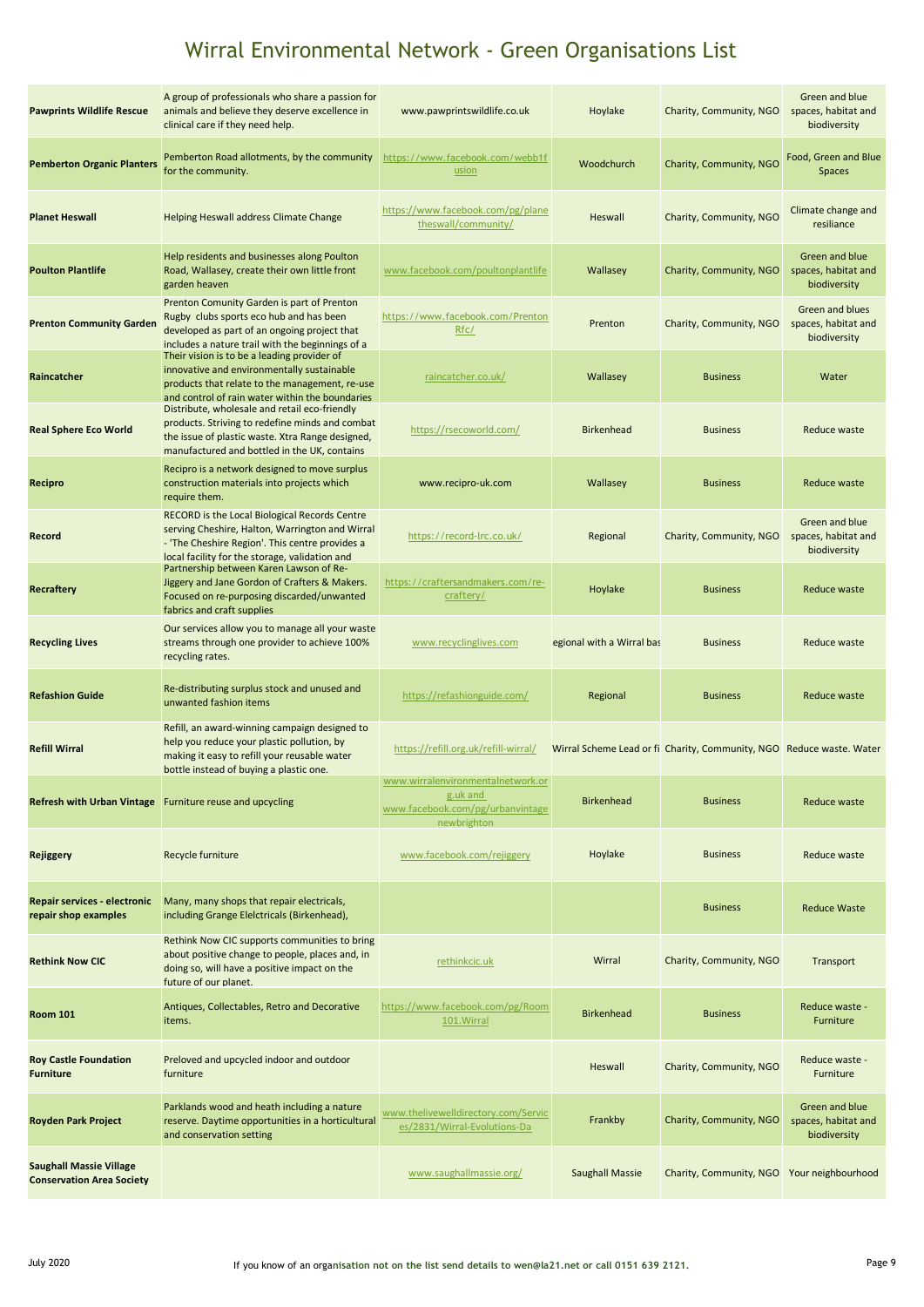| <b>SBS</b>                                             | At SBS Total FM we offer a one-stop-shop<br>service for all mechanical and electrical services<br>as well as soft services such as cleaning to take<br>the hassle out of maintaining any commercial | sbstotalfm.co.uk                                                                                     | Moreton                          | <b>Business</b>                                   | Climate change and<br>resiliance                             |
|--------------------------------------------------------|-----------------------------------------------------------------------------------------------------------------------------------------------------------------------------------------------------|------------------------------------------------------------------------------------------------------|----------------------------------|---------------------------------------------------|--------------------------------------------------------------|
| <b>Shedheads Pensby</b>                                | DIY, woodworking and metal working. Open<br>Mon, Tues and Wed from 10am to 2/3pm, new<br>members welcome                                                                                            |                                                                                                      | Pensby                           | Charity, Community, NGO                           | Reduce waste                                                 |
| <b>Skeleton Records</b>                                | Second hand vinyl records and CD's                                                                                                                                                                  | https://www.facebook.com/Skeleto<br>nRecordsBirkenhead/                                              | <b>Birkenhead</b>                | <b>Business</b>                                   | <b>Reduce Waste</b>                                          |
| <b>Surfers Against Sewage -</b><br><b>Wirral</b>       | Tackling plastic pollution and protecting the<br>UK's coastlines for all to enjoy safely and<br>sustainably.                                                                                        | www.sas.org.uk/region/the-north/                                                                     |                                  | egional with a Wirral bas Charity, Community, NGO | Green and blue<br>spaces, habitat and<br>biodiversity. Water |
| <b>Sustainable Seacombe</b>                            | <b>Electric Vehicle Charging Points</b>                                                                                                                                                             | www.epplus.org.uk                                                                                    | Wallasey                         | Charity, Community, NGO                           | Climate change and<br>resiliance                             |
| <b>Symphony Cars</b>                                   | 100% Electricc Vehicles, Zero emissions for a<br>freener future.                                                                                                                                    | www.symphonyev.co.uk                                                                                 | Heswall                          | <b>Business</b>                                   | Transport                                                    |
| Tam O' Shanter Farm                                    | Situated on Bidston Hill on the Wirral, the Tam<br>O'Shanter historic cottage and free urban farm<br>is run by a charitable trust with the aim of<br>providing an eniovable and educational         | tamoshanterfarm.org.uk                                                                               | <b>Bidston</b>                   | Charity, Community, NGO                           | Green and blue<br>spaces, habitat and<br>biodiversity        |
| <b>Terracycle recycling points</b>                     | Recycling the "non-recyclable."                                                                                                                                                                     | www.terracycle.com/en-GB/about-<br>terracycle/drop_off_locations                                     | <b>Public drop off locations</b> | <b>Business</b>                                   | Reduce waste                                                 |
| The Bigger Plant Company                               | Plants grown on the Wirral - mature specimen<br>trees, large shrubs and big tree ferns                                                                                                              | :ps://www.thebiggerplantcompany.co.u                                                                 | <b>Meols</b>                     | <b>Business</b>                                   | Green and blue<br>spaces, habitat and<br>biodiversity        |
| The Bike Shop Moreton                                  | Bike sales, maintenance and repairs                                                                                                                                                                 | http://www.bikeshopmoreton.co.uk/                                                                    | Moreton                          | <b>Business</b>                                   | Transport                                                    |
| <b>The Friends, Hilbre</b>                             | Helping the Metropolitan Borough of Wirral<br>maintain these beautiful islands.                                                                                                                     | www.deeestuary.co.uk/hilbre                                                                          | <b>West Kirby</b>                | Charity, Community, NGO                           | Green and blue<br>spaces, habitat and<br>biodiversity        |
| The High Tidiers - West<br><b>Kirby Clean Up Crewe</b> | Regular volunteer litter picks on the beaches,<br>heathland, and paths in the beautiful West<br>Wirral area                                                                                         | https://www.facebook.com/hightidie<br>rsWestKirby                                                    | New Brighton                     | Charity, Community, NGO                           | Your neighbourhood                                           |
| The Hoylake Pantry: zero<br>waste shopping             | Zero waste shop                                                                                                                                                                                     | www.thezerowastenetwork.com                                                                          | Hoylake                          | <b>Business</b>                                   | Reduce waste                                                 |
| The Little Greengrocers -<br><b>TEMP CLOSED</b>        | Local fruit and veg. Zero Waste, Plastic Free,<br>Organic                                                                                                                                           | www.facebook.com/littlegreengrocer<br><u>s/</u>                                                      | <b>New Ferry</b>                 | <b>Business</b>                                   | Food                                                         |
| <b>The Meeting Place</b><br><b>Community Allotment</b> | Provide training and work opportunities for men<br>and women who are recovering from addictions<br>or those who simply have nothing to do during<br>their days using current allotments.            |                                                                                                      |                                  | Wallasey and Tranmere Charity, Community, NGO     | Food                                                         |
| <b>The Tasty Baker</b>                                 | <b>Vegan Bakes</b>                                                                                                                                                                                  | https://www.facebook.com/thetasty<br><b>bakers</b>                                                   | <b>New Brighton</b>              | <b>Business</b>                                   | Food                                                         |
| <b>The Village Community</b><br>Garden                 |                                                                                                                                                                                                     |                                                                                                      | Wallasey                         | Charity, Community, NGO                           | Food                                                         |
| <b>Tinyforest Citrine Park</b>                         | Wirral's first Tiny Forest was planted on 16<br>November 2021 by local school students. It is<br>located in Citrine Park and was funded by<br>DEFRA, in collaboration with Wirral Borough           | https://tinyforest.earthwatch.org.uk<br>/tiny-forest-sites/8-tiny-forest/139-<br>citrine-park-wirral | Seacombe                         | Charity, Community, NGO                           |                                                              |
| <b>Tracs Cycles</b>                                    | Bike sales, maintenance and repairs                                                                                                                                                                 | http://www.delamerebikes.co.uk/                                                                      | <b>Thurstaston &amp; Neston</b>  | <b>Business</b>                                   | Transport                                                    |
| <b>Transition Town West Kirby</b>                      | Community climate change and resilance                                                                                                                                                              | www.transitiontownwestkirby.org.uk                                                                   | <b>West Kirby</b>                | Charity, Community, NGO                           | Climate change and<br>resiliance                             |
| <b>Unicycleit</b>                                      | Local not for profit focused on School uniform<br>reuse. Currenlty only for New Brighton Primary,<br>but keen to roll out to other schools.                                                         | www.unicycleit.com                                                                                   | Wallasey                         | Charity, Community, NGO                           | Reduce waste                                                 |
|                                                        |                                                                                                                                                                                                     |                                                                                                      |                                  |                                                   |                                                              |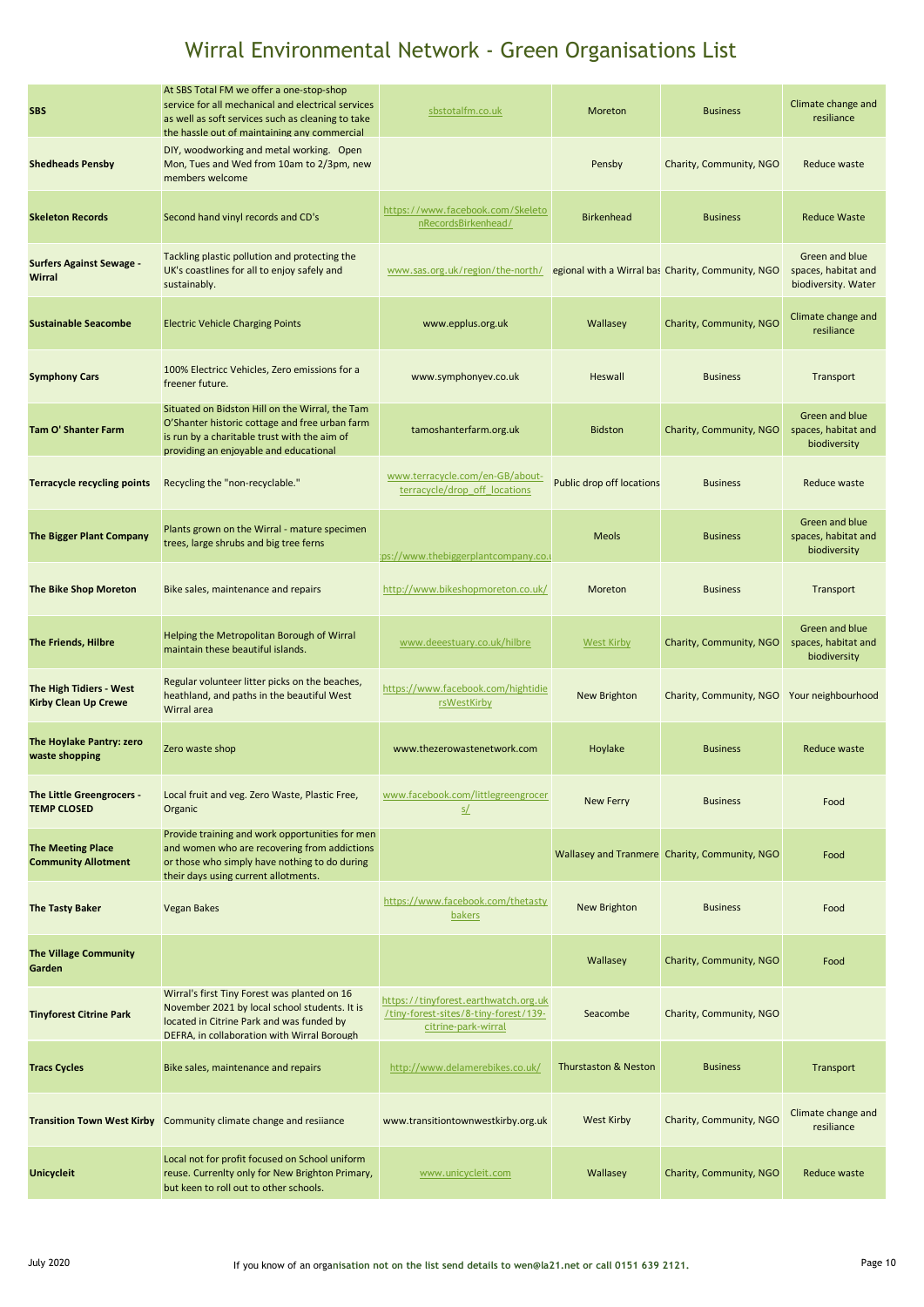| <b>Urban Vintage</b>                                                              | Furniture reuse and upcycling                                                                                                                                                                                                                           | www.facebook.com/urbanvintagene<br>wbrighton                                                                     | Wallasey            | <b>Business</b>         | Reduce waste -<br>Furniture                           |
|-----------------------------------------------------------------------------------|---------------------------------------------------------------------------------------------------------------------------------------------------------------------------------------------------------------------------------------------------------|------------------------------------------------------------------------------------------------------------------|---------------------|-------------------------|-------------------------------------------------------|
| <b>V &amp; A Dry Cleaners</b>                                                     | Eco friendly dry cleaners. Use wet technology to<br>reduce need for chemicals                                                                                                                                                                           | www.facebook.com/vafinestdryclean<br>ers                                                                         | Heswall             | <b>Business</b>         | Reduce waste                                          |
| <b>Vegan Haven</b>                                                                | Furniture, clothing and ethical living items                                                                                                                                                                                                            | https://www.veganhaven.co.uk/                                                                                    | Ledsham             | <b>Business</b>         | Climate change and<br>resiliance                      |
| <b>Vegan Tapas Heswall</b>                                                        | Local organic produce. Much of it grown by the<br>owners on the Wirral, transported via electric<br>van. Waste minimisation ethos.                                                                                                                      | https://vegantapas.co.uk/                                                                                        | <b>Heswall</b>      | <b>Business</b>         | Food                                                  |
| <b>Vintage Antique Furniture</b><br><b>Emporium</b>                               | Antique, Vintage and Shabby Chic furniture                                                                                                                                                                                                              | www.vintagefurniture-emporium.com<br>www.facebook.com/Vintage-Antique-<br>Furniture-Emporium-<br>107083502818259 | <b>Birkenhead</b>   | <b>Business</b>         | Reduce waste -<br>Furniture                           |
| <b>Vintage Weights Refill Shop</b>                                                | Zero waste shop. Organic Veg and Salad Boxes<br>Eggs, Vegan cakes, and more. Open 10am till<br>5pm Tuesday Wed Thur, Fri Saturday. . Closed<br><b>Sunday Monday</b>                                                                                     | https://www.facebook.com/Vintage-<br>Weighs-Refill-Shop-108295517363995                                          | <b>New Brighton</b> | <b>Business</b>         | Reduce waste - Food                                   |
| Vinyard Farm & Farm Shop                                                          | <b>Farm Shop</b>                                                                                                                                                                                                                                        | https://www.facebook.com/Vineyard<br>Farm/                                                                       | <b>Birkenhead</b>   | <b>Business</b>         | Food                                                  |
| <b>Voice of Egremont</b><br><b>Residents and Tennants</b><br><b>Association</b>   |                                                                                                                                                                                                                                                         | https://www.facebook.com/The-<br>Voice-of-Egremont-Residents-Tenants-<br>Association-1939624476367947/           | Wallasey            | Charity, Community, NGO | Your neighbourhood                                    |
| Walk and cycle merseyside                                                         | Walking and cycling safety in Merseyside                                                                                                                                                                                                                | wacm.org.uk                                                                                                      | Regional            | Charity, Community, NGO | Transport                                             |
| <b>Wallasey Food Fair and</b><br><b>Makers Market</b>                             | 1st Sunday of each month. Bringing local<br>producers together and offering the community<br>a great way to shop.                                                                                                                                       | www.thewallaseyfoodfair.co.uk                                                                                    | Wallasey            | Charity, Community, NGO | Food                                                  |
| <b>Wallasey Tree Planting</b><br>Group                                            | The Wallasey Tree Planting Group was formed<br>in association with Wallasey Village Library<br>Friends to plant as many trees as possible in                                                                                                            | https://www.facebook.com/Wallase<br>yTreePlanting                                                                | Wallasey            | Charity, Community, NGO | Green and blue<br>spaces, habitat and<br>biodiversity |
| <b>Waste Not Want Not</b>                                                         | Wallasey. We are all concerned about climate<br>Refili grocery and household vegan shop.<br>Providing loose food, organic fruit & veg, self<br>serve refillable oat milk. Everyday household<br>items and gifts. Selfcare and household liquid          | www.wnwnstore.co.uk                                                                                              | <b>Birkenhead</b>   | <b>Business</b>         | Reduce waste / Food<br>& Household                    |
| We Swim Wild, Water<br>Loggers                                                    | <b>Rring vour own container or use one of</b><br>rofille<br>The #Waterloggers are our regional<br>representatives across the U.K. They look after<br>their local stretch of water completing beach,<br>river and lake clean ups. Twice a year they take | https://www.weswimwild.com/waterlogg                                                                             | Wirral              | Charity, Community, NGO | Water                                                 |
| <b>West Kirby Farmers Market</b>                                                  | Unique, genuine local producers as possible,<br>offering a wide diversity of high quality produce,<br>with a maximum of 2 in any category.                                                                                                              | www.westkirbyfarmersmarket.co.uk                                                                                 | <b>West Kirby</b>   | <b>Business</b>         | Food                                                  |
| <b>Wildings</b>                                                                   | ♦ Forest and Beach School sessions<br>Child-led learning in nature<br>Woodland wellbeing<br>Wirral based                                                                                                                                                | https://facebook.com/wirralwildling<br>S/L                                                                       | Wirral              | <b>Business</b>         | Green and blue<br>spaces, habitat and<br>biodiversity |
| <b>Willaston Community Farm</b>                                                   | Provide planting and growing facilities to the<br>local community.<br>Rescue animals and provide them with a safe<br>place on the farm.                                                                                                                 | https://www.facebook.com/Willasto<br>n-Community-Farm-<br>429137704222079/                                       | Willaston           | Charity, Community, NGO | Food                                                  |
| <b>Wirral Against Fracking</b>                                                    |                                                                                                                                                                                                                                                         | wirralagainstfracking.wordpress.com/                                                                             | Wirral              | Charity, Community, NGO | Energy                                                |
| <b>Wirral Allotment Society</b>                                                   | Promote the Wirral Allotment Society, sharing<br>resources and knowledge                                                                                                                                                                                | www.facebook.com/groups/4444921<br>62358104/                                                                     | Wirral              | Charity, Community, NGO | Food                                                  |
| <b>Wirral Allotments (40</b><br><b>Council plus more</b><br>community allotments) |                                                                                                                                                                                                                                                         | www.wirral.gov.uk/leisure-parks-and-<br>events/allotments and<br>www.wirralallotmentsociety.org.uk               | Wirral              | Charity, Community, NGO | Food                                                  |
| <b>Wirral and Cheshire Badger</b><br>Group                                        | Conservation and protection of the Badger<br>(Meles meles), working in Wirral and Cheshire<br>to raise awareness and provide information and<br>education about badgers and the threats to                                                              | wcbg.org.uk                                                                                                      | Wirral              | Charity, Community, NGO | Green and blue<br>spaces, habitat and<br>biodiversity |
| <b>Wirral Ark</b>                                                                 | Charity combating homelessness on the Wirral.<br>Includes furniture reuse and sailing dinghy reuse<br>project                                                                                                                                           | https://wirralark.org.uk/                                                                                        | <b>Birkenhead</b>   | Charity, Community, NGO | Reduce waste                                          |
|                                                                                   |                                                                                                                                                                                                                                                         |                                                                                                                  |                     |                         |                                                       |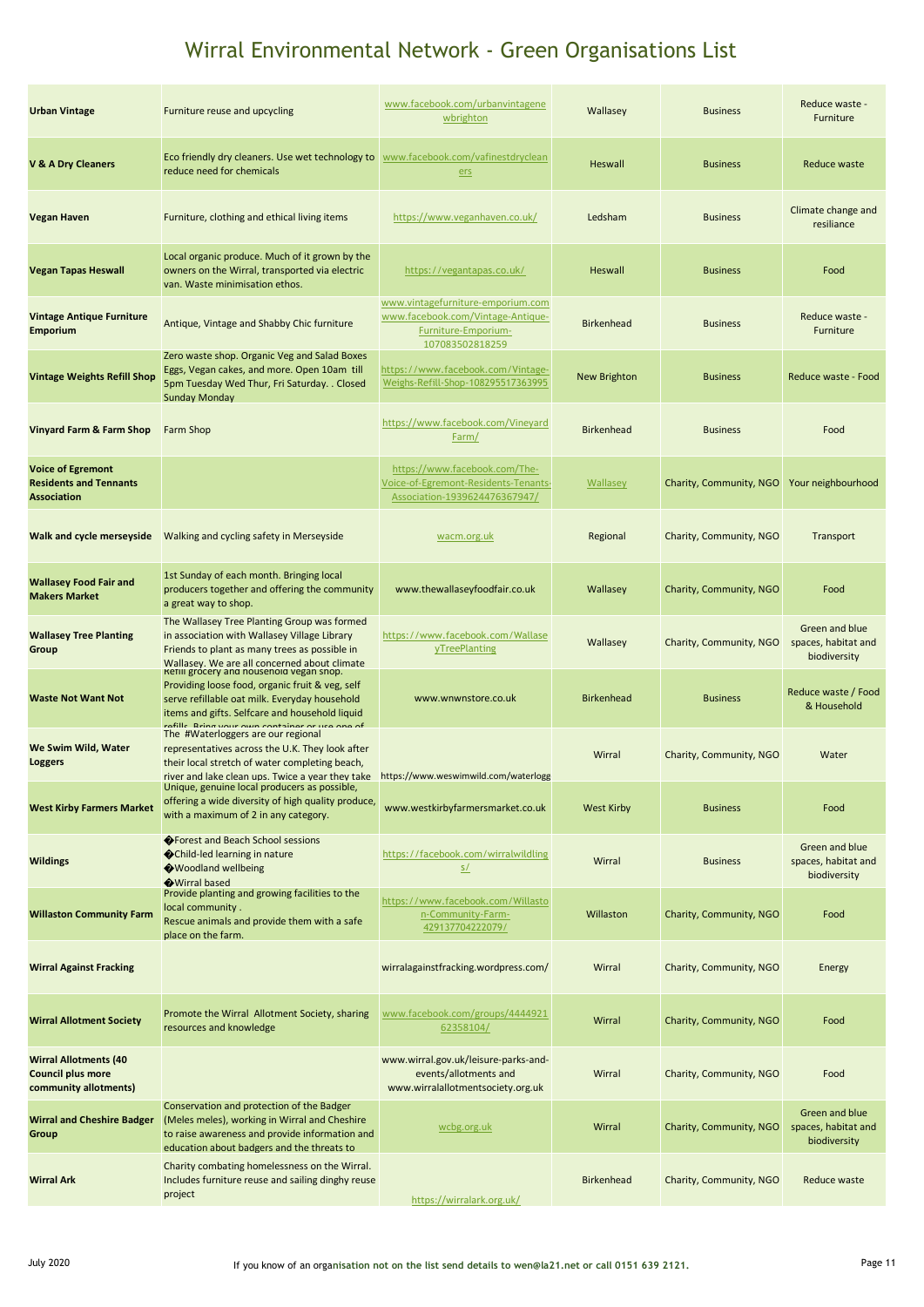| <b>Wirral Chamber of</b><br>www.wirralchamber.co.uk/Our-<br>Membership focum supporting businesses from<br>Climate change and<br>Wirral<br>Events/Events/Energy-and-<br><b>Business</b><br><b>Commerce - Energy and</b><br>the energy and environment sphere<br>resiliance<br>Environmental-Forum<br><b>Environment Forum</b><br>www.facebook.com/wirralclothnappy<br>Wirral<br>Charity, Community, NGO<br><b>Wirral Cloth Nappy Library</b><br>Reduce waste<br><b>library</b><br>Green and blue<br>spaces, habitat and<br><b>Wirral Coastal Partnership</b><br>See northwest Coastal Forum<br>http://www.nwcoastalforum.org.uk<br>Wirral<br>Charity, Community, NGO<br>biodiversity<br><b>Wirral Community Cycle</b><br>Refurbished bikes, community cycle rides, learn<br>www.facebook.com/wirralcommunity<br>Eastham<br>Charity, Community, NGO<br>Transport<br>Hubs/ Sustrans<br>to ride for youngsters<br>cyclehubs/<br>A not for profit group of Wirral based residents<br><b>Wirral Community Organic</b><br>who are starting an organic food growing<br>Wirral<br>Charity, Community, NGO<br>Food<br><b>Growers</b><br>programme at disused sites across the<br>Wirral Currently working from Tam O Shanter.<br>www.uk.coop/directory/wirral-<br><b>Wirral Community</b><br>Wirral<br>Charity, Community, NGO<br>Community renewablwe projects<br>Energy<br>community-renewables<br><b>Renewables</b><br>Tackling climate change demands that we<br>www.wirral.gov.uk/about-<br><b>Wirral Council Climate</b><br>reduce climate-related pollution and adapt to<br>Climate change and<br>council/climate-change-and-<br>Wirral<br><b>Public Sector</b><br><b>Change and Sustainability</b><br>the unavoidable changes from pollution already<br>resiliance<br>sustainability<br>in the atmosphere. We aim to lead by example<br>119 schools on the Wirral registered as eco-<br>www.wirral.gov.uk/schools-and-<br>Climate change and<br><b>Wirral Council EcoSchools</b><br>Wirral<br><b>Public Sector</b><br>learning/eco-schools<br>resiliance<br>schools<br>Honey from hives on the Wirral. Also propolis,<br>https://www.facebook.com/wirralcou<br>pollen, beeswax products and chilli jam made<br>Charity, Community, NGO<br><b>Wirral Countryside Bees</b><br>Moreton<br>Food<br>ntrysidebees.wcb<br>with the honey<br>Green and blue<br>We work with Wirral Ranger Service on lowland<br><b>Wirral Countryside</b><br>Charity, Community, NGO<br>heath restoration projects and woodland craft<br>pcwww.liv.ac.uk/~jpl/wcv<br>Wirral<br>spaces, habitat and<br><b>Volunteers</b><br>demonstrations.<br>biodiversity<br>https://www.facebook.com/wirraleb<br>Stockist of electric bikes from Batribike and<br>ikes/<br><b>Wirral E Bikes</b><br>Wallasey<br><b>Business</b><br>Transport<br>https://www.ncjetski.co.uk/acatalo<br>EBCO. Test rides available.<br>g/E-Bikes.html<br>Reduce single use waste at your child's Wirral<br>https://www.facebook.com/pg/Wirra<br>based party by hiring our colourful reusable<br>Wirral<br><b>Wirral Eco Party</b><br><b>Business</b><br>Reduce waste<br>I-Eco-Party-100374048103964<br>party ware<br>To advance the education of the public about<br>https://www.facebook.com/WirralEn<br><b>Wirral Environmental</b><br>the preservation of our world's natural<br>vironmentalNetwork<br>Wirral<br>Charity, Community, NGO<br>Reduce waste<br><b>Network</b><br>environment, ecological sustainability, natural<br>Wirralenvironmentalnetwork.org.uk<br>resource conservation, waste management,<br>Campaigning Organisation to overcome<br><b>Wirral Extinction Rebellion</b><br>Climate change and<br>catastrophic climate breakdown and<br>https://www.facebook.com/XRWirral<br>Charity, Community, NGO<br>Wirral<br>resiliance, Water<br>(XR)<br>biodiversity loss. Sub group - blue wave rising<br>focused on rising sea levels<br>Every 2nd Saturday of the month 9am-1pm<br>www.wirralfarmersmarket.org.uk<br><b>New Ferry</b><br>Charity, Community, NGO<br><b>Wirral Farmer's Market</b><br>Food<br>Green and blue<br>walk with the Society, maintain paths, stiles and<br>https://sites.google.com/site/wirralfo<br><b>Wirral Footpaths and Open</b><br>footbridges with us, alert the Society to threats<br>Wirral<br>Charity, Community, NGO<br>spaces, habitat and<br>otpathssociety<br><b>Spaces Preservation Society</b><br>to open spaces and footpaths in your area.<br>biodiversity<br>Wirral Forest Schools, providing woodland<br>Climate change and<br><b>Wirral Forest Schools</b><br>activities through Wirral's Parks and<br>www.douglastreeforestschool.com<br>Wirral<br><b>Business</b><br>resiliance<br>Countryside Service.<br>Relaxed well-being guided walks across Wirral<br>Green and blue<br>https://www.facebook.com/Wirral-<br>Wirral<br><b>Wirral Forest Wellbeing</b><br><b>Business</b><br>Forest-wellbeing-100858404757288/<br>and North Wales<br>spaces<br>Free Uniform for Secondary School, Free<br><b>Wirral FUSS and Wirral FUPS</b><br>www.wirralfuss.co.uk<br>Wirral<br>Charity, Community, NGO<br>Reduce waste<br>Uniform for Secondary School<br>https://www.facebook.com/pages/ca<br>20 Wirral Community and Environmental<br>Green and blue<br>tegory/Community-<br>Groups opposed to the building on Greenbelt<br>Wirral<br>Charity, Community, NGO<br>spaces, habitat and<br><b>Wirral Green Space Alliance</b><br>Organization/Wirral-Green-Space-<br>Land<br>biodiversity<br>Alliance-329945080886127/ | <b>Wirral Barn Owl Trust</b> | Encouraging a viable population of wild Barn<br>Owls on the Wirral peninsula | https://wirralbarnowltrust.org/ | Wirral | Charity, Community, NGO | Green and blue<br>spaces, habitat and<br>biodiversity |
|----------------------------------------------------------------------------------------------------------------------------------------------------------------------------------------------------------------------------------------------------------------------------------------------------------------------------------------------------------------------------------------------------------------------------------------------------------------------------------------------------------------------------------------------------------------------------------------------------------------------------------------------------------------------------------------------------------------------------------------------------------------------------------------------------------------------------------------------------------------------------------------------------------------------------------------------------------------------------------------------------------------------------------------------------------------------------------------------------------------------------------------------------------------------------------------------------------------------------------------------------------------------------------------------------------------------------------------------------------------------------------------------------------------------------------------------------------------------------------------------------------------------------------------------------------------------------------------------------------------------------------------------------------------------------------------------------------------------------------------------------------------------------------------------------------------------------------------------------------------------------------------------------------------------------------------------------------------------------------------------------------------------------------------------------------------------------------------------------------------------------------------------------------------------------------------------------------------------------------------------------------------------------------------------------------------------------------------------------------------------------------------------------------------------------------------------------------------------------------------------------------------------------------------------------------------------------------------------------------------------------------------------------------------------------------------------------------------------------------------------------------------------------------------------------------------------------------------------------------------------------------------------------------------------------------------------------------------------------------------------------------------------------------------------------------------------------------------------------------------------------------------------------------------------------------------------------------------------------------------------------------------------------------------------------------------------------------------------------------------------------------------------------------------------------------------------------------------------------------------------------------------------------------------------------------------------------------------------------------------------------------------------------------------------------------------------------------------------------------------------------------------------------------------------------------------------------------------------------------------------------------------------------------------------------------------------------------------------------------------------------------------------------------------------------------------------------------------------------------------------------------------------------------------------------------------------------------------------------------------------------------------------------------------------------------------------------------------------------------------------------------------------------------------------------------------------------------------------------------------------------------------------------------------------------------------------------------------------------------------------------------------------------------------------------------------------------------------------------------------------------------------------------------------------------------------------------------------------------------------------------------------------------------------------------------------------------------------------------------------------------------------------------------------------------------------------------------------------------------------------------------------------------------------------------------------------------------------------------------------------------------------------------------------------------------------------------------------------------------------------------------------------------------------------------------------------------------------------------------------------------------------------|------------------------------|------------------------------------------------------------------------------|---------------------------------|--------|-------------------------|-------------------------------------------------------|
|                                                                                                                                                                                                                                                                                                                                                                                                                                                                                                                                                                                                                                                                                                                                                                                                                                                                                                                                                                                                                                                                                                                                                                                                                                                                                                                                                                                                                                                                                                                                                                                                                                                                                                                                                                                                                                                                                                                                                                                                                                                                                                                                                                                                                                                                                                                                                                                                                                                                                                                                                                                                                                                                                                                                                                                                                                                                                                                                                                                                                                                                                                                                                                                                                                                                                                                                                                                                                                                                                                                                                                                                                                                                                                                                                                                                                                                                                                                                                                                                                                                                                                                                                                                                                                                                                                                                                                                                                                                                                                                                                                                                                                                                                                                                                                                                                                                                                                                                                                                                                                                                                                                                                                                                                                                                                                                                                                                                                                                                                                                      |                              |                                                                              |                                 |        |                         |                                                       |
|                                                                                                                                                                                                                                                                                                                                                                                                                                                                                                                                                                                                                                                                                                                                                                                                                                                                                                                                                                                                                                                                                                                                                                                                                                                                                                                                                                                                                                                                                                                                                                                                                                                                                                                                                                                                                                                                                                                                                                                                                                                                                                                                                                                                                                                                                                                                                                                                                                                                                                                                                                                                                                                                                                                                                                                                                                                                                                                                                                                                                                                                                                                                                                                                                                                                                                                                                                                                                                                                                                                                                                                                                                                                                                                                                                                                                                                                                                                                                                                                                                                                                                                                                                                                                                                                                                                                                                                                                                                                                                                                                                                                                                                                                                                                                                                                                                                                                                                                                                                                                                                                                                                                                                                                                                                                                                                                                                                                                                                                                                                      |                              |                                                                              |                                 |        |                         |                                                       |
|                                                                                                                                                                                                                                                                                                                                                                                                                                                                                                                                                                                                                                                                                                                                                                                                                                                                                                                                                                                                                                                                                                                                                                                                                                                                                                                                                                                                                                                                                                                                                                                                                                                                                                                                                                                                                                                                                                                                                                                                                                                                                                                                                                                                                                                                                                                                                                                                                                                                                                                                                                                                                                                                                                                                                                                                                                                                                                                                                                                                                                                                                                                                                                                                                                                                                                                                                                                                                                                                                                                                                                                                                                                                                                                                                                                                                                                                                                                                                                                                                                                                                                                                                                                                                                                                                                                                                                                                                                                                                                                                                                                                                                                                                                                                                                                                                                                                                                                                                                                                                                                                                                                                                                                                                                                                                                                                                                                                                                                                                                                      |                              |                                                                              |                                 |        |                         |                                                       |
|                                                                                                                                                                                                                                                                                                                                                                                                                                                                                                                                                                                                                                                                                                                                                                                                                                                                                                                                                                                                                                                                                                                                                                                                                                                                                                                                                                                                                                                                                                                                                                                                                                                                                                                                                                                                                                                                                                                                                                                                                                                                                                                                                                                                                                                                                                                                                                                                                                                                                                                                                                                                                                                                                                                                                                                                                                                                                                                                                                                                                                                                                                                                                                                                                                                                                                                                                                                                                                                                                                                                                                                                                                                                                                                                                                                                                                                                                                                                                                                                                                                                                                                                                                                                                                                                                                                                                                                                                                                                                                                                                                                                                                                                                                                                                                                                                                                                                                                                                                                                                                                                                                                                                                                                                                                                                                                                                                                                                                                                                                                      |                              |                                                                              |                                 |        |                         |                                                       |
|                                                                                                                                                                                                                                                                                                                                                                                                                                                                                                                                                                                                                                                                                                                                                                                                                                                                                                                                                                                                                                                                                                                                                                                                                                                                                                                                                                                                                                                                                                                                                                                                                                                                                                                                                                                                                                                                                                                                                                                                                                                                                                                                                                                                                                                                                                                                                                                                                                                                                                                                                                                                                                                                                                                                                                                                                                                                                                                                                                                                                                                                                                                                                                                                                                                                                                                                                                                                                                                                                                                                                                                                                                                                                                                                                                                                                                                                                                                                                                                                                                                                                                                                                                                                                                                                                                                                                                                                                                                                                                                                                                                                                                                                                                                                                                                                                                                                                                                                                                                                                                                                                                                                                                                                                                                                                                                                                                                                                                                                                                                      |                              |                                                                              |                                 |        |                         |                                                       |
|                                                                                                                                                                                                                                                                                                                                                                                                                                                                                                                                                                                                                                                                                                                                                                                                                                                                                                                                                                                                                                                                                                                                                                                                                                                                                                                                                                                                                                                                                                                                                                                                                                                                                                                                                                                                                                                                                                                                                                                                                                                                                                                                                                                                                                                                                                                                                                                                                                                                                                                                                                                                                                                                                                                                                                                                                                                                                                                                                                                                                                                                                                                                                                                                                                                                                                                                                                                                                                                                                                                                                                                                                                                                                                                                                                                                                                                                                                                                                                                                                                                                                                                                                                                                                                                                                                                                                                                                                                                                                                                                                                                                                                                                                                                                                                                                                                                                                                                                                                                                                                                                                                                                                                                                                                                                                                                                                                                                                                                                                                                      |                              |                                                                              |                                 |        |                         |                                                       |
|                                                                                                                                                                                                                                                                                                                                                                                                                                                                                                                                                                                                                                                                                                                                                                                                                                                                                                                                                                                                                                                                                                                                                                                                                                                                                                                                                                                                                                                                                                                                                                                                                                                                                                                                                                                                                                                                                                                                                                                                                                                                                                                                                                                                                                                                                                                                                                                                                                                                                                                                                                                                                                                                                                                                                                                                                                                                                                                                                                                                                                                                                                                                                                                                                                                                                                                                                                                                                                                                                                                                                                                                                                                                                                                                                                                                                                                                                                                                                                                                                                                                                                                                                                                                                                                                                                                                                                                                                                                                                                                                                                                                                                                                                                                                                                                                                                                                                                                                                                                                                                                                                                                                                                                                                                                                                                                                                                                                                                                                                                                      |                              |                                                                              |                                 |        |                         |                                                       |
|                                                                                                                                                                                                                                                                                                                                                                                                                                                                                                                                                                                                                                                                                                                                                                                                                                                                                                                                                                                                                                                                                                                                                                                                                                                                                                                                                                                                                                                                                                                                                                                                                                                                                                                                                                                                                                                                                                                                                                                                                                                                                                                                                                                                                                                                                                                                                                                                                                                                                                                                                                                                                                                                                                                                                                                                                                                                                                                                                                                                                                                                                                                                                                                                                                                                                                                                                                                                                                                                                                                                                                                                                                                                                                                                                                                                                                                                                                                                                                                                                                                                                                                                                                                                                                                                                                                                                                                                                                                                                                                                                                                                                                                                                                                                                                                                                                                                                                                                                                                                                                                                                                                                                                                                                                                                                                                                                                                                                                                                                                                      |                              |                                                                              |                                 |        |                         |                                                       |
|                                                                                                                                                                                                                                                                                                                                                                                                                                                                                                                                                                                                                                                                                                                                                                                                                                                                                                                                                                                                                                                                                                                                                                                                                                                                                                                                                                                                                                                                                                                                                                                                                                                                                                                                                                                                                                                                                                                                                                                                                                                                                                                                                                                                                                                                                                                                                                                                                                                                                                                                                                                                                                                                                                                                                                                                                                                                                                                                                                                                                                                                                                                                                                                                                                                                                                                                                                                                                                                                                                                                                                                                                                                                                                                                                                                                                                                                                                                                                                                                                                                                                                                                                                                                                                                                                                                                                                                                                                                                                                                                                                                                                                                                                                                                                                                                                                                                                                                                                                                                                                                                                                                                                                                                                                                                                                                                                                                                                                                                                                                      |                              |                                                                              |                                 |        |                         |                                                       |
|                                                                                                                                                                                                                                                                                                                                                                                                                                                                                                                                                                                                                                                                                                                                                                                                                                                                                                                                                                                                                                                                                                                                                                                                                                                                                                                                                                                                                                                                                                                                                                                                                                                                                                                                                                                                                                                                                                                                                                                                                                                                                                                                                                                                                                                                                                                                                                                                                                                                                                                                                                                                                                                                                                                                                                                                                                                                                                                                                                                                                                                                                                                                                                                                                                                                                                                                                                                                                                                                                                                                                                                                                                                                                                                                                                                                                                                                                                                                                                                                                                                                                                                                                                                                                                                                                                                                                                                                                                                                                                                                                                                                                                                                                                                                                                                                                                                                                                                                                                                                                                                                                                                                                                                                                                                                                                                                                                                                                                                                                                                      |                              |                                                                              |                                 |        |                         |                                                       |
|                                                                                                                                                                                                                                                                                                                                                                                                                                                                                                                                                                                                                                                                                                                                                                                                                                                                                                                                                                                                                                                                                                                                                                                                                                                                                                                                                                                                                                                                                                                                                                                                                                                                                                                                                                                                                                                                                                                                                                                                                                                                                                                                                                                                                                                                                                                                                                                                                                                                                                                                                                                                                                                                                                                                                                                                                                                                                                                                                                                                                                                                                                                                                                                                                                                                                                                                                                                                                                                                                                                                                                                                                                                                                                                                                                                                                                                                                                                                                                                                                                                                                                                                                                                                                                                                                                                                                                                                                                                                                                                                                                                                                                                                                                                                                                                                                                                                                                                                                                                                                                                                                                                                                                                                                                                                                                                                                                                                                                                                                                                      |                              |                                                                              |                                 |        |                         |                                                       |
|                                                                                                                                                                                                                                                                                                                                                                                                                                                                                                                                                                                                                                                                                                                                                                                                                                                                                                                                                                                                                                                                                                                                                                                                                                                                                                                                                                                                                                                                                                                                                                                                                                                                                                                                                                                                                                                                                                                                                                                                                                                                                                                                                                                                                                                                                                                                                                                                                                                                                                                                                                                                                                                                                                                                                                                                                                                                                                                                                                                                                                                                                                                                                                                                                                                                                                                                                                                                                                                                                                                                                                                                                                                                                                                                                                                                                                                                                                                                                                                                                                                                                                                                                                                                                                                                                                                                                                                                                                                                                                                                                                                                                                                                                                                                                                                                                                                                                                                                                                                                                                                                                                                                                                                                                                                                                                                                                                                                                                                                                                                      |                              |                                                                              |                                 |        |                         |                                                       |
|                                                                                                                                                                                                                                                                                                                                                                                                                                                                                                                                                                                                                                                                                                                                                                                                                                                                                                                                                                                                                                                                                                                                                                                                                                                                                                                                                                                                                                                                                                                                                                                                                                                                                                                                                                                                                                                                                                                                                                                                                                                                                                                                                                                                                                                                                                                                                                                                                                                                                                                                                                                                                                                                                                                                                                                                                                                                                                                                                                                                                                                                                                                                                                                                                                                                                                                                                                                                                                                                                                                                                                                                                                                                                                                                                                                                                                                                                                                                                                                                                                                                                                                                                                                                                                                                                                                                                                                                                                                                                                                                                                                                                                                                                                                                                                                                                                                                                                                                                                                                                                                                                                                                                                                                                                                                                                                                                                                                                                                                                                                      |                              |                                                                              |                                 |        |                         |                                                       |
|                                                                                                                                                                                                                                                                                                                                                                                                                                                                                                                                                                                                                                                                                                                                                                                                                                                                                                                                                                                                                                                                                                                                                                                                                                                                                                                                                                                                                                                                                                                                                                                                                                                                                                                                                                                                                                                                                                                                                                                                                                                                                                                                                                                                                                                                                                                                                                                                                                                                                                                                                                                                                                                                                                                                                                                                                                                                                                                                                                                                                                                                                                                                                                                                                                                                                                                                                                                                                                                                                                                                                                                                                                                                                                                                                                                                                                                                                                                                                                                                                                                                                                                                                                                                                                                                                                                                                                                                                                                                                                                                                                                                                                                                                                                                                                                                                                                                                                                                                                                                                                                                                                                                                                                                                                                                                                                                                                                                                                                                                                                      |                              |                                                                              |                                 |        |                         |                                                       |
|                                                                                                                                                                                                                                                                                                                                                                                                                                                                                                                                                                                                                                                                                                                                                                                                                                                                                                                                                                                                                                                                                                                                                                                                                                                                                                                                                                                                                                                                                                                                                                                                                                                                                                                                                                                                                                                                                                                                                                                                                                                                                                                                                                                                                                                                                                                                                                                                                                                                                                                                                                                                                                                                                                                                                                                                                                                                                                                                                                                                                                                                                                                                                                                                                                                                                                                                                                                                                                                                                                                                                                                                                                                                                                                                                                                                                                                                                                                                                                                                                                                                                                                                                                                                                                                                                                                                                                                                                                                                                                                                                                                                                                                                                                                                                                                                                                                                                                                                                                                                                                                                                                                                                                                                                                                                                                                                                                                                                                                                                                                      |                              |                                                                              |                                 |        |                         |                                                       |
|                                                                                                                                                                                                                                                                                                                                                                                                                                                                                                                                                                                                                                                                                                                                                                                                                                                                                                                                                                                                                                                                                                                                                                                                                                                                                                                                                                                                                                                                                                                                                                                                                                                                                                                                                                                                                                                                                                                                                                                                                                                                                                                                                                                                                                                                                                                                                                                                                                                                                                                                                                                                                                                                                                                                                                                                                                                                                                                                                                                                                                                                                                                                                                                                                                                                                                                                                                                                                                                                                                                                                                                                                                                                                                                                                                                                                                                                                                                                                                                                                                                                                                                                                                                                                                                                                                                                                                                                                                                                                                                                                                                                                                                                                                                                                                                                                                                                                                                                                                                                                                                                                                                                                                                                                                                                                                                                                                                                                                                                                                                      |                              |                                                                              |                                 |        |                         |                                                       |
|                                                                                                                                                                                                                                                                                                                                                                                                                                                                                                                                                                                                                                                                                                                                                                                                                                                                                                                                                                                                                                                                                                                                                                                                                                                                                                                                                                                                                                                                                                                                                                                                                                                                                                                                                                                                                                                                                                                                                                                                                                                                                                                                                                                                                                                                                                                                                                                                                                                                                                                                                                                                                                                                                                                                                                                                                                                                                                                                                                                                                                                                                                                                                                                                                                                                                                                                                                                                                                                                                                                                                                                                                                                                                                                                                                                                                                                                                                                                                                                                                                                                                                                                                                                                                                                                                                                                                                                                                                                                                                                                                                                                                                                                                                                                                                                                                                                                                                                                                                                                                                                                                                                                                                                                                                                                                                                                                                                                                                                                                                                      |                              |                                                                              |                                 |        |                         |                                                       |
|                                                                                                                                                                                                                                                                                                                                                                                                                                                                                                                                                                                                                                                                                                                                                                                                                                                                                                                                                                                                                                                                                                                                                                                                                                                                                                                                                                                                                                                                                                                                                                                                                                                                                                                                                                                                                                                                                                                                                                                                                                                                                                                                                                                                                                                                                                                                                                                                                                                                                                                                                                                                                                                                                                                                                                                                                                                                                                                                                                                                                                                                                                                                                                                                                                                                                                                                                                                                                                                                                                                                                                                                                                                                                                                                                                                                                                                                                                                                                                                                                                                                                                                                                                                                                                                                                                                                                                                                                                                                                                                                                                                                                                                                                                                                                                                                                                                                                                                                                                                                                                                                                                                                                                                                                                                                                                                                                                                                                                                                                                                      |                              |                                                                              |                                 |        |                         |                                                       |
|                                                                                                                                                                                                                                                                                                                                                                                                                                                                                                                                                                                                                                                                                                                                                                                                                                                                                                                                                                                                                                                                                                                                                                                                                                                                                                                                                                                                                                                                                                                                                                                                                                                                                                                                                                                                                                                                                                                                                                                                                                                                                                                                                                                                                                                                                                                                                                                                                                                                                                                                                                                                                                                                                                                                                                                                                                                                                                                                                                                                                                                                                                                                                                                                                                                                                                                                                                                                                                                                                                                                                                                                                                                                                                                                                                                                                                                                                                                                                                                                                                                                                                                                                                                                                                                                                                                                                                                                                                                                                                                                                                                                                                                                                                                                                                                                                                                                                                                                                                                                                                                                                                                                                                                                                                                                                                                                                                                                                                                                                                                      |                              |                                                                              |                                 |        |                         |                                                       |
|                                                                                                                                                                                                                                                                                                                                                                                                                                                                                                                                                                                                                                                                                                                                                                                                                                                                                                                                                                                                                                                                                                                                                                                                                                                                                                                                                                                                                                                                                                                                                                                                                                                                                                                                                                                                                                                                                                                                                                                                                                                                                                                                                                                                                                                                                                                                                                                                                                                                                                                                                                                                                                                                                                                                                                                                                                                                                                                                                                                                                                                                                                                                                                                                                                                                                                                                                                                                                                                                                                                                                                                                                                                                                                                                                                                                                                                                                                                                                                                                                                                                                                                                                                                                                                                                                                                                                                                                                                                                                                                                                                                                                                                                                                                                                                                                                                                                                                                                                                                                                                                                                                                                                                                                                                                                                                                                                                                                                                                                                                                      |                              |                                                                              |                                 |        |                         |                                                       |